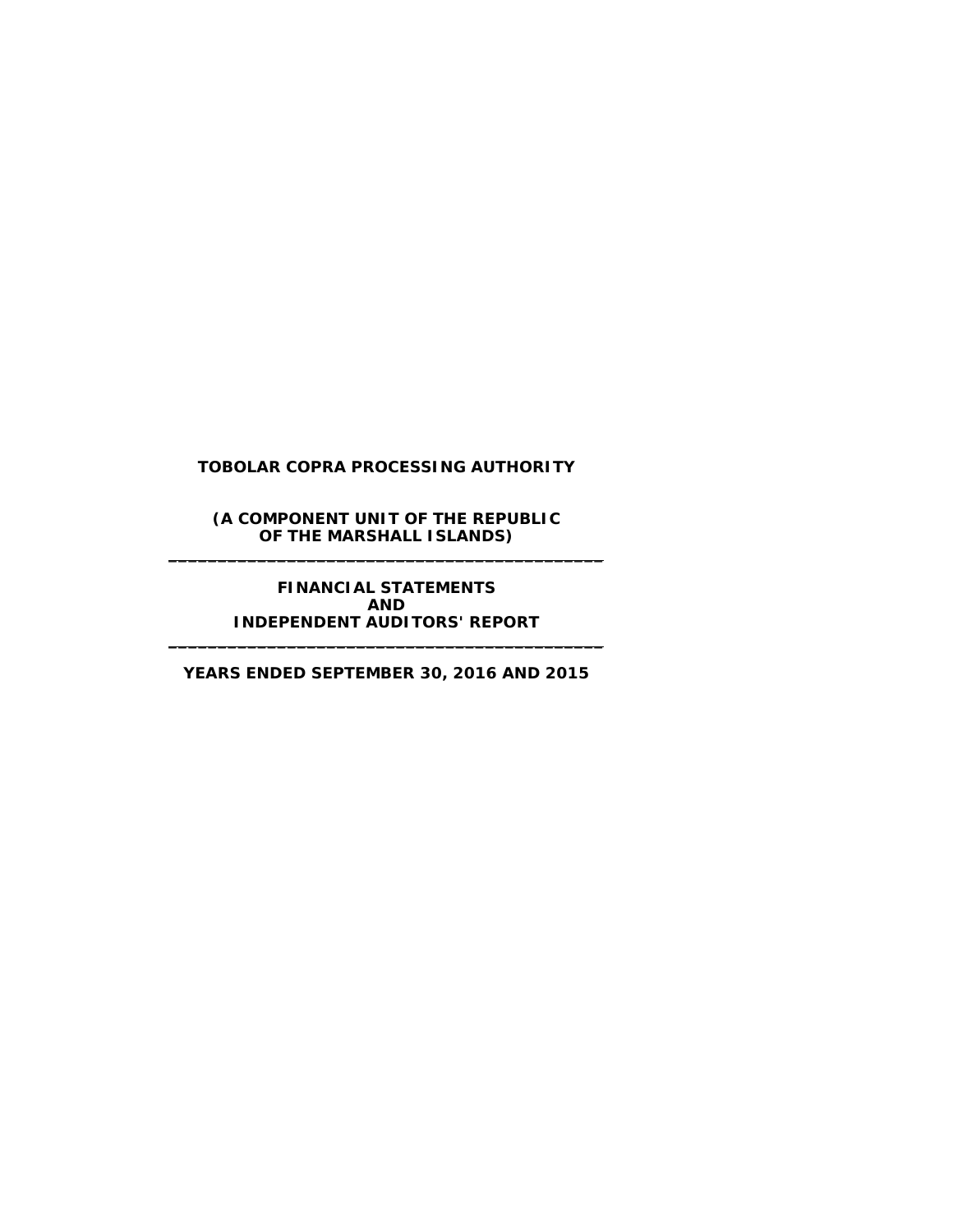# Years Ended September 30, 2016 and 2015 Table of Contents

|                                                                                                                              | Page No.                                                   |
|------------------------------------------------------------------------------------------------------------------------------|------------------------------------------------------------|
| INDEPENDENT AUDITORS' REPORT                                                                                                 | 1                                                          |
| MANAGEMENT'S DISCUSSION AND ANALYSIS                                                                                         | 3                                                          |
| FINANCIAL STATEMENTS                                                                                                         |                                                            |
| Statements of Net Position                                                                                                   | 7                                                          |
| Statements of Revenues, Expenses and Changes in Net Position                                                                 | 8                                                          |
| <b>Statements of Cash Flows</b>                                                                                              | 9                                                          |
| Notes to Financial Statements                                                                                                | 10                                                         |
| INDEPENDENT AUDITORS' REPORT ON COMPLIANCE WITH<br><b>LAWS AND REGULATIONS</b>                                               |                                                            |
| Independent Auditors' Report on Internal Control Over Financial<br>Reporting and on Compliance and Other Matters Based on an |                                                            |
| Government Auditing Standards                                                                                                | 21                                                         |
| Schedule of Findings and Responses                                                                                           | 23                                                         |
| Unresolved Prior Year Findings                                                                                               | 28                                                         |
|                                                                                                                              | Audit of Financial Statements Performed in Accordance with |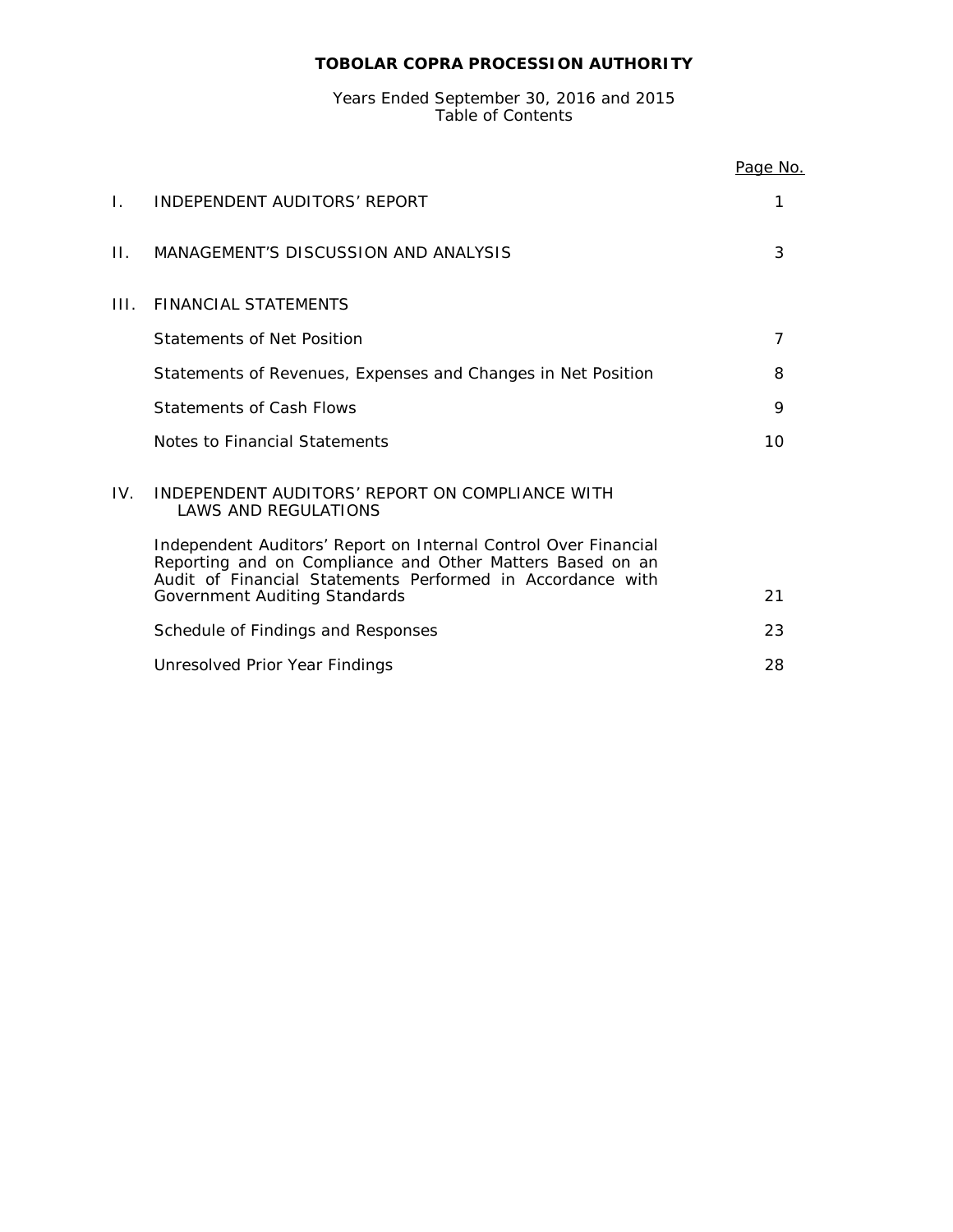# **Deloitte**.

Deloitte & Touche LLP 361 South Marine Corps Drive Tamuning, GU 96913 USA

Tel: +1 (671) 646-3884 Fax: +1 (671) 649-4265

www.deloitte.com

# **INDEPENDENT AUDITORS' REPORT**

Board of Directors Tobolar Copra Processing Authority:

# **Report on the Financial Statements**

We have audited the accompanying financial statements of Tobolar Copra Processing Authority (the Authority), a component unit of the Republic of the Marshall Islands, which comprise the statements of net position as of September 30, 2016 and 2015, and the related statements of revenues, expenses and changes in net position and of cash flows for the years then ended, and the related notes to the financial statements.

# *Management's Responsibility for the Financial Statements*

Management is responsible for the preparation and fair presentation of these financial statements in accordance with accounting principles generally accepted in the United States of America; this includes the design, implementation, and maintenance of internal control relevant to the preparation and fair presentation of financial statements that are free from material misstatement, whether due to fraud or error.

#### *Auditors' Responsibility*

Our responsibility is to express an opinion on these financial statements based on our audits. We conducted our audits in accordance with auditing standards generally accepted in the United States of America and the standards applicable to financial audits contained in *Government Auditing Standards,* issued by the Comptroller General of the United States. Those standards require that we plan and perform the audit to obtain reasonable assurance about whether the financial statements are free from material misstatement.

An audit involves performing procedures to obtain audit evidence about the amounts and disclosures in the financial statements. The procedures selected depend on the auditor's judgment, including the assessment of the risks of material misstatement of the financial statements, whether due to fraud or error. In making those risk assessments, the auditor considers internal control relevant to the entity's preparation and fair presentation of the financial statements in order to design audit procedures that are appropriate in the circumstances, but not for the purpose of expressing an opinion on the effectiveness of the entity's internal control. Accordingly, we express no such opinion. An audit also includes evaluating the appropriateness of accounting policies used and the reasonableness of significant accounting estimates made by management, as well as evaluating the overall presentation of the financial statements.

We believe that the audit evidence we have obtained is sufficient and appropriate to provide a basis for our audit opinion.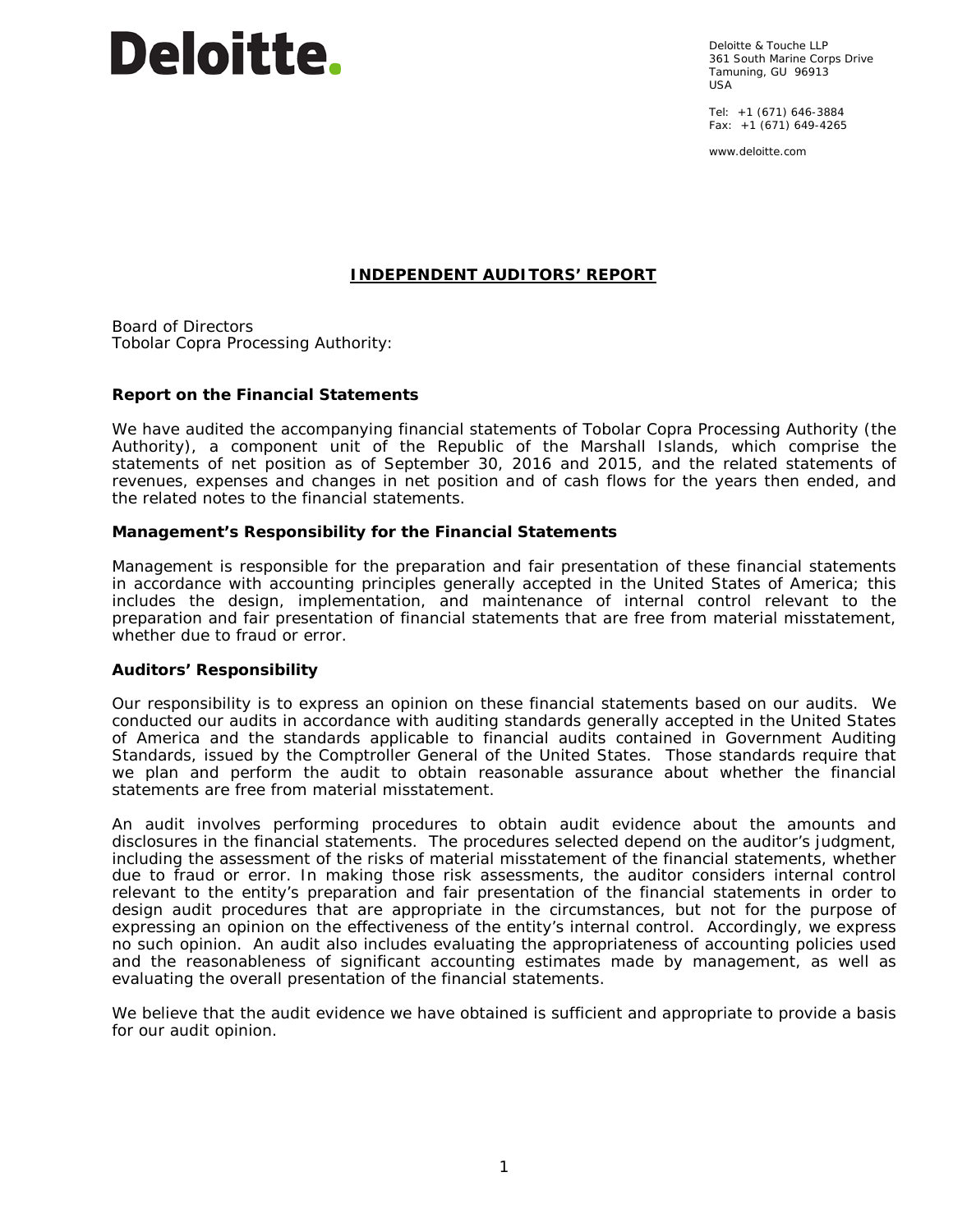# Deloitte.

# *Opinion*

In our opinion, the financial statements referred to above present fairly, in all material respects, the financial position of Tobolar Copra Processing Authority as of September 30, 2016 and 2015, and the results of its operations and its cash flows for the years then ended in accordance with accounting principles generally accepted in the United States of America.

# *Emphasis-of-Matter*

# *Going Concern*

The accompanying financial statements have been prepared assuming that the Authority will continue as a going concern. As discussed in Note 12 to the financial statements, the Authority's recurring losses from operations raise substantial doubt about its ability to continue as a going concern. Management's plans concerning these matters are also discussed in Note 12 to the financial statements. The financial statements do not include any adjustments that might result from the outcome of this uncertainty. Our opinion is not modified with respect to this matter.

# *Other Matters*

# *Required Supplementary Information*

Accounting principles generally accepted in the United States of America require that the management's discussion and analysis on pages 3 to 6 be presented to supplement the financial statements. Such information, although not a part of the financial statements, is required by the Governmental Accounting Standards Board who considers it to be an essential part of financial reporting for placing the financial statements in an appropriate operational, economic, or historical context. We have applied certain limited procedures to the required supplementary information in accordance with auditing standards generally accepted in the United States of America, which consisted of inquiries of management about the methods of preparing the information and comparing the information for consistency with management's responses to our inquiries, the financial statements, and other knowledge we obtained during our audit of the financial statements. We do not express an opinion or provide any assurance on the information because the limited procedures do not provide us with sufficient evidence to express an opinion or provide any assurance.

# **Other Reporting Required by** *Government Auditing Standards*

In accordance with *Government Auditing Standards*, we have also issued our report dated June 13, 2017, on our consideration of the Authority's internal control over financial reporting and on our tests of its compliance with certain provisions of laws, regulations, contracts, and grant agreements and other matters. The purpose of that report is to describe the scope of our testing of internal control over financial reporting and compliance and the results of that testing, and not to provide an opinion on internal control over financial reporting or on compliance. That report is an integral part of an audit performed in accordance with *Government Auditing Standards* in considering the Authority's internal control over financial reporting and compliance.

Flackel

June 13, 2017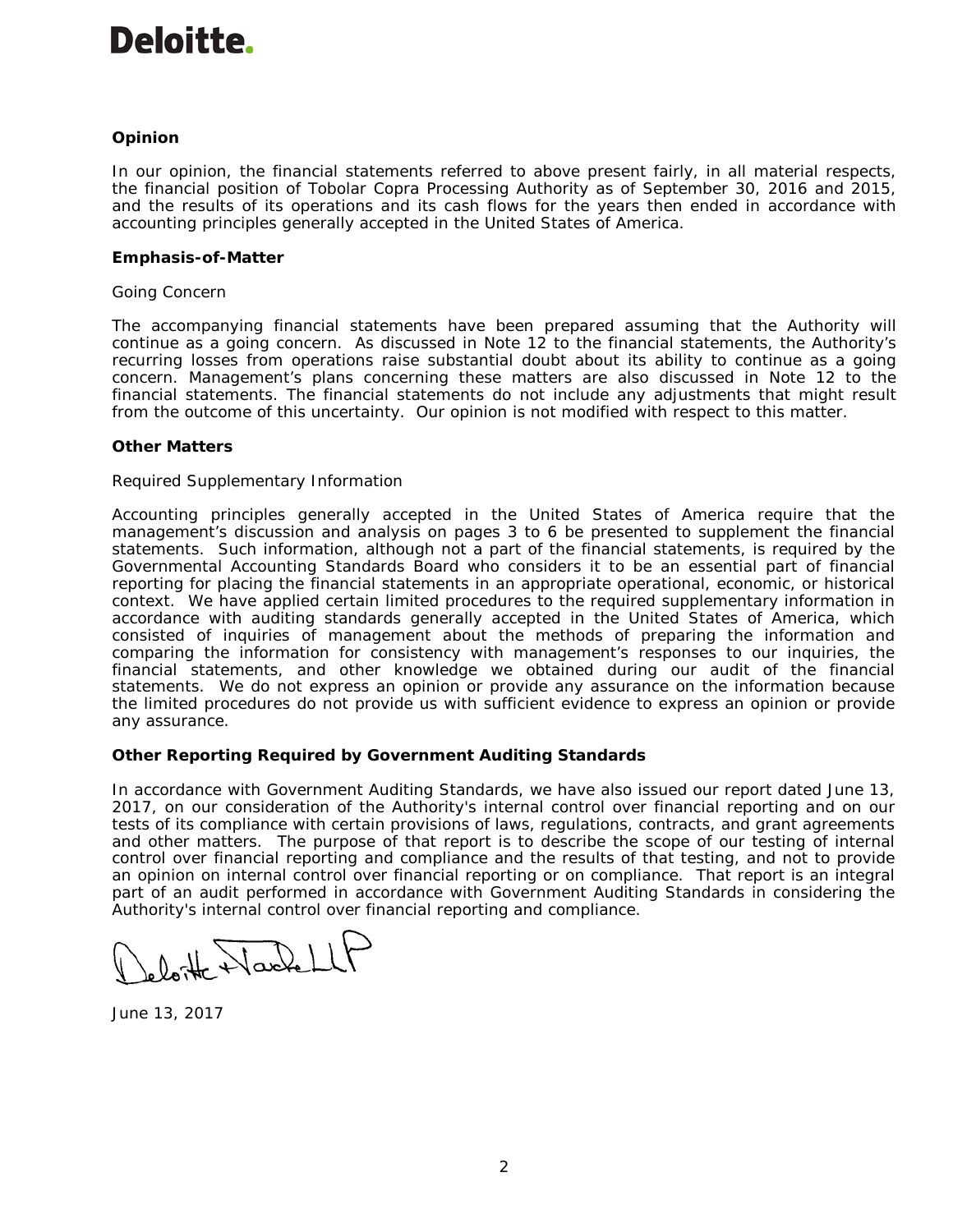Management's Discussion and Analysis September 30, 2016 and 2015

This section of the Tobolar Copra Processing Authority (TCPA) annual financial report presents our discussion and analysis of TCPA's financial performance during the fiscal year ended September 30, 2016. Please read it in conjunction with the financial statements, which follow this section.

# **FINANCIAL HIGHLIGHTS**

TCPA's change in net position improved from (\$915,863) in 2015 to \$988,671 in 2016. This is attributed mainly to two (2) factors:

- 1. Increase in copra subsidies of \$1,633,412 or 95%, and
- 2. Increase in sales revenue of \$935,081 or 31% from the previous year.

Gross loss decreased due to improved performance in revenues. The increase in sales price of crude oil coupled by higher sales posted for copra meal this year contributed to a combined 31% increase in revenues.

On the operating expense side, general and administrative expenses increased by \$103,622 or 13% from \$784,190 in 2015 to \$887,812 in 2016. This increase was primarily due to increases in salary rates that increased salaries and wages, and the recognition of a provision for bad debts of \$30,366.

Net non-operating revenues increased by \$1,625,067 or 102% from \$1,589,155 in 2015 to \$3,214,222 in 2016. Such increase is attributed to the additional copra subsidy granted to TCPA for the year. Operating subsidies are sourced through the Republic of the Marshall Islands (RepMar) General Fund and from ROC Taiwan.

# **FINANCIAL ANALYSIS**

The Statement of Net Position and the Statement of Revenues, Expenses and Changes in Net Position provide an indication of TCPA's financial condition. TCPA's net position reflect the difference between assets and liabilities. An increase in net position over time typically indicates an improvement in financial condition.

A summary of TCPA's Statements of Net Position is presented below:

|                                    | 2016            |    | 2015       |   | 2014      |
|------------------------------------|-----------------|----|------------|---|-----------|
| Current and other assets           | \$<br>1,728,056 | \$ | 1,032,310  | S | 1,103,675 |
| Capital assets                     | 1,114,628       |    | 1,319,531  |   | 1,426,470 |
| Total assets                       | \$<br>2,842,684 | \$ | 2,351,841  | S | 2,530,145 |
|                                    |                 |    |            |   |           |
| Current liabilities                | \$<br>681,558   | S. | 2,419,926  | S | 1,674,441 |
| Long-term debt                     | 1,521,782       |    | 281,242    |   | 289,168   |
| <b>Total liabilities</b>           | 2,203,340       |    | 2,701,168  |   | 1,963,609 |
| Net position                       | 639,344         |    | (349, 327) |   | 566,536   |
| Total liabilities and net position | \$<br>2,842,684 | S  | 2,351,841  |   | 2,530,145 |

As indicated above, total assets increased by \$490,843 or 21% from \$2,351,841 in 2015 to \$2,842,684 in 2016. Current and other assets increased by \$695,746 or 67% from \$1,032,310 in 2015 to \$1,728,056 in 2016. In addition, capital assets decreased by \$204,903 or 16% from \$1,319,531 in 2015 to \$1,114,628 in 2016 due to depreciation.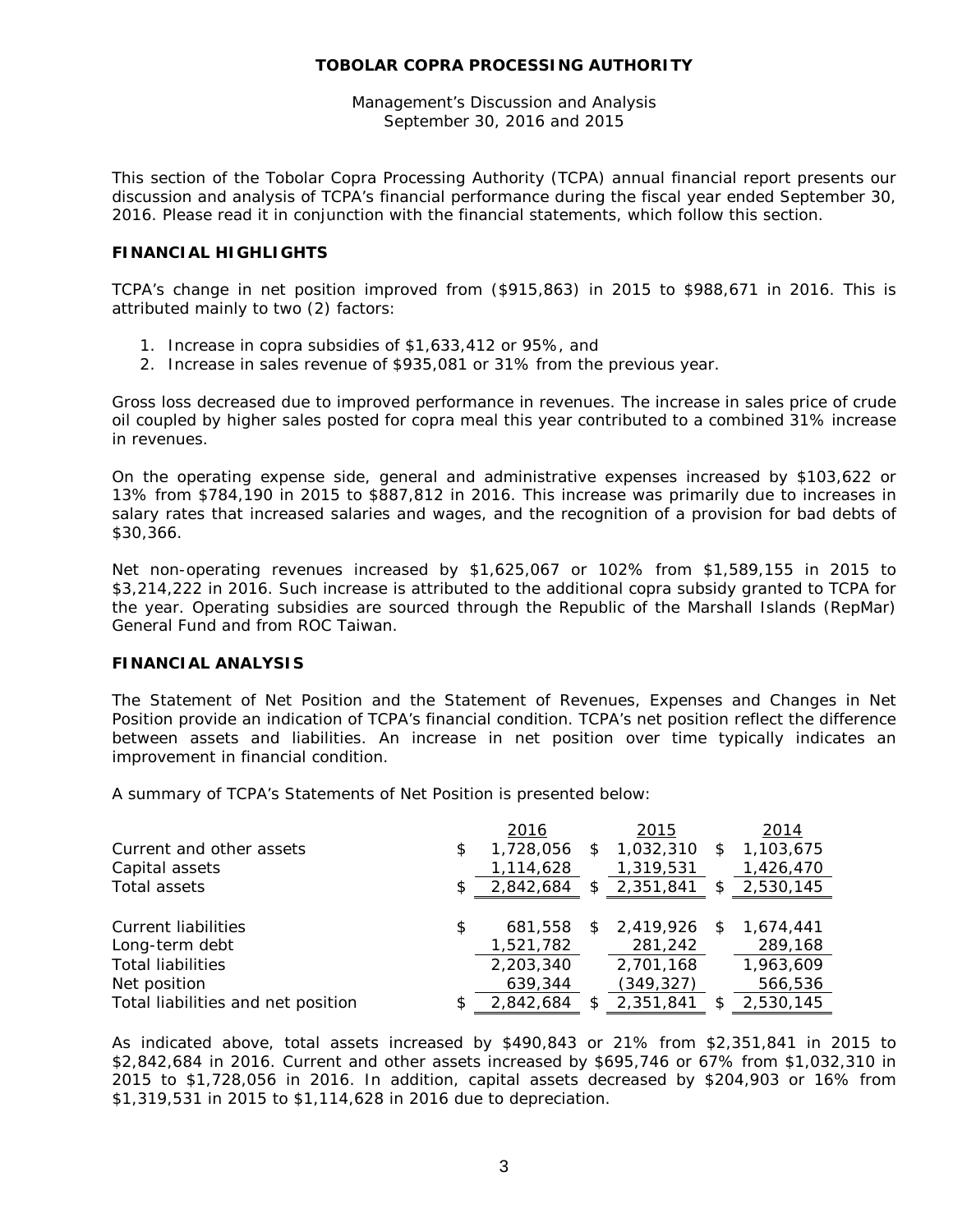# **TOBOLAR COPRA PROCESSING PLANT, INC.**

Management's Discussion and Analysis September 30, 2016 and 2015

Total liabilities decreased by \$497,828 or 18% from \$2,701,168 in 2015 to \$2,203,340 in 2016. This is due mainly to payment of amortization on TCPA's loans to Bank of Marshall Islands and Pacific Islands Development Bank.

A summary of TCPA's Statements of Revenues, Expenses and Changes in Net Position is presented below:

|                                   | 2016               | 2015       |     | 2014       |
|-----------------------------------|--------------------|------------|-----|------------|
| Revenues:                         |                    |            |     |            |
| Operating revenues                | \$<br>3,913,772 \$ | 2,978,691  | S   | 2,967,610  |
| Non-operating revenues and grants | 3,352,548          | 1,720,272  |     | 1,410,400  |
| Total revenues                    | 7,266,320          | 4,698,963  |     | 4,378,010  |
| Expenses:                         |                    |            |     |            |
| Operating expenses                | 6,139,323          | 5,483,709  |     | 5,235,318  |
| Non-operating expenses            | 138,326            | 131,117    |     | 72,548     |
| Total expenses                    | 6,277,649          | 5,614,826  |     | 5,307,866  |
| Change in net position            | \$<br>988.671      | (915, 863) | \$. | (929, 856) |

The Statement of Revenues, Expenses, and Changes in Net Position identifies the various revenue and expense items that affect net position. As indicated above, TCPA's total revenue increased by \$2,567,357 or 55% from \$4,698,963 in 2015 to \$7,266,320 in 2016. Such increase is attributed to increased sales and additional subsidy received for the year.

The graph below shows the major components of operating revenues for 2016 compared to 2015 and 2014:

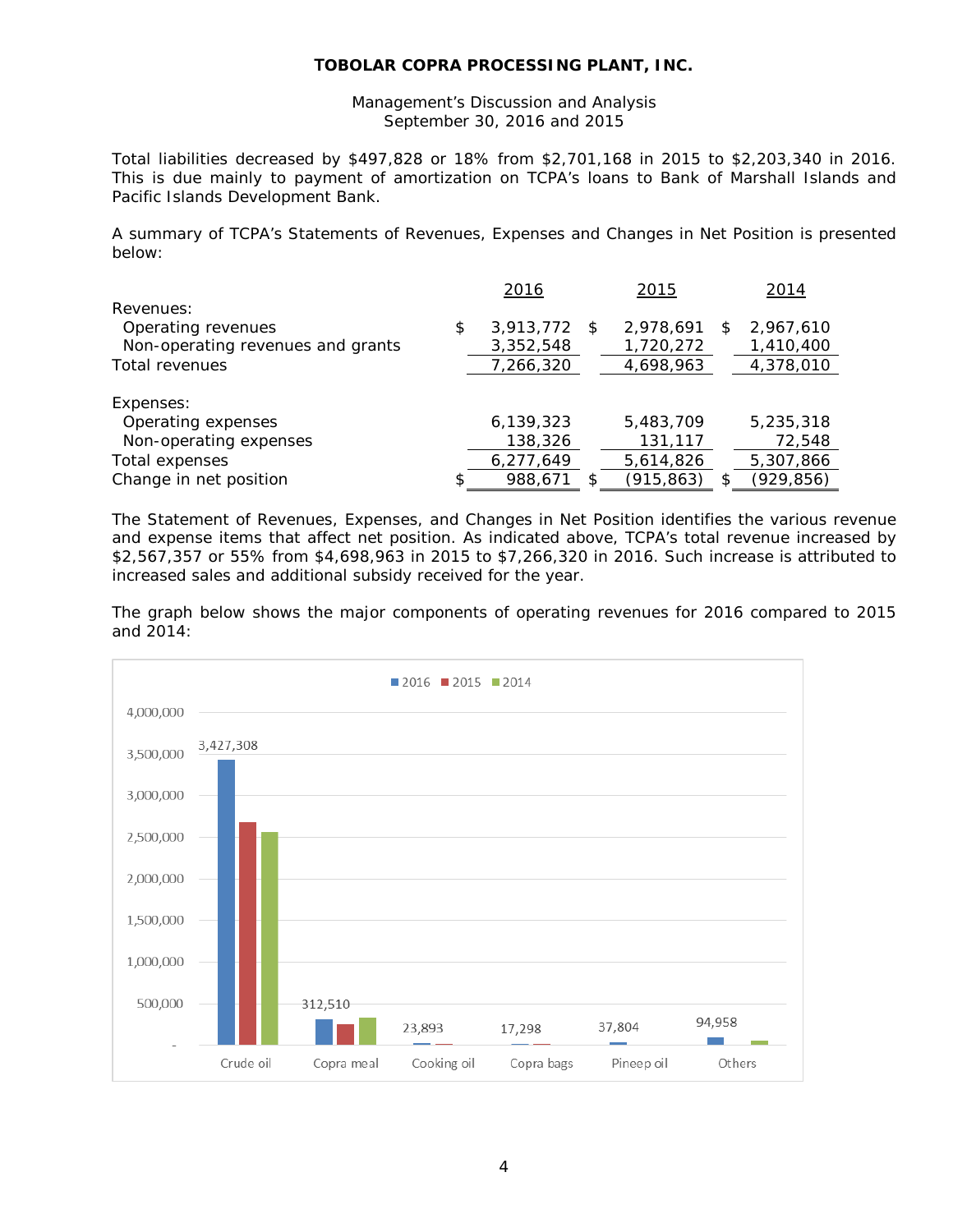# **TOBOLAR COPRA PROCESSING PLANT, INC.**

Management's Discussion and Analysis September 30, 2016 and 2015

On the expenses side, operating expenses increased by \$655,614 or 12% from \$5,483,709 in 2015 to \$6,139,323 in 2016. The increase is attributed to increase in cost of sales and salaries and wages.

The graph below shows the major components of operating expenses for 2016 as compared to 2015 and 2014.



Management's Discussion and Analysis for the year ended September 30, 2015 is set forth in the Authority's report on the audit of financial statements, which is dated May 31, 2016. That discussion and analysis explains the major factors impacting the 2015 financial statements and can be obtained from the Authority's General Manager via the contact information below.

# **CAPITAL ASSETS AND DEBT**

Net capital assets decreased by \$204,903 or 16% from \$1,319,531 in 2015 to \$1,114,628 in 2016 on account of depreciation. The decrease in construction in progress is attributed to the completion of our digital weighing scale that was reclassified to leasehold improvements in September 2016.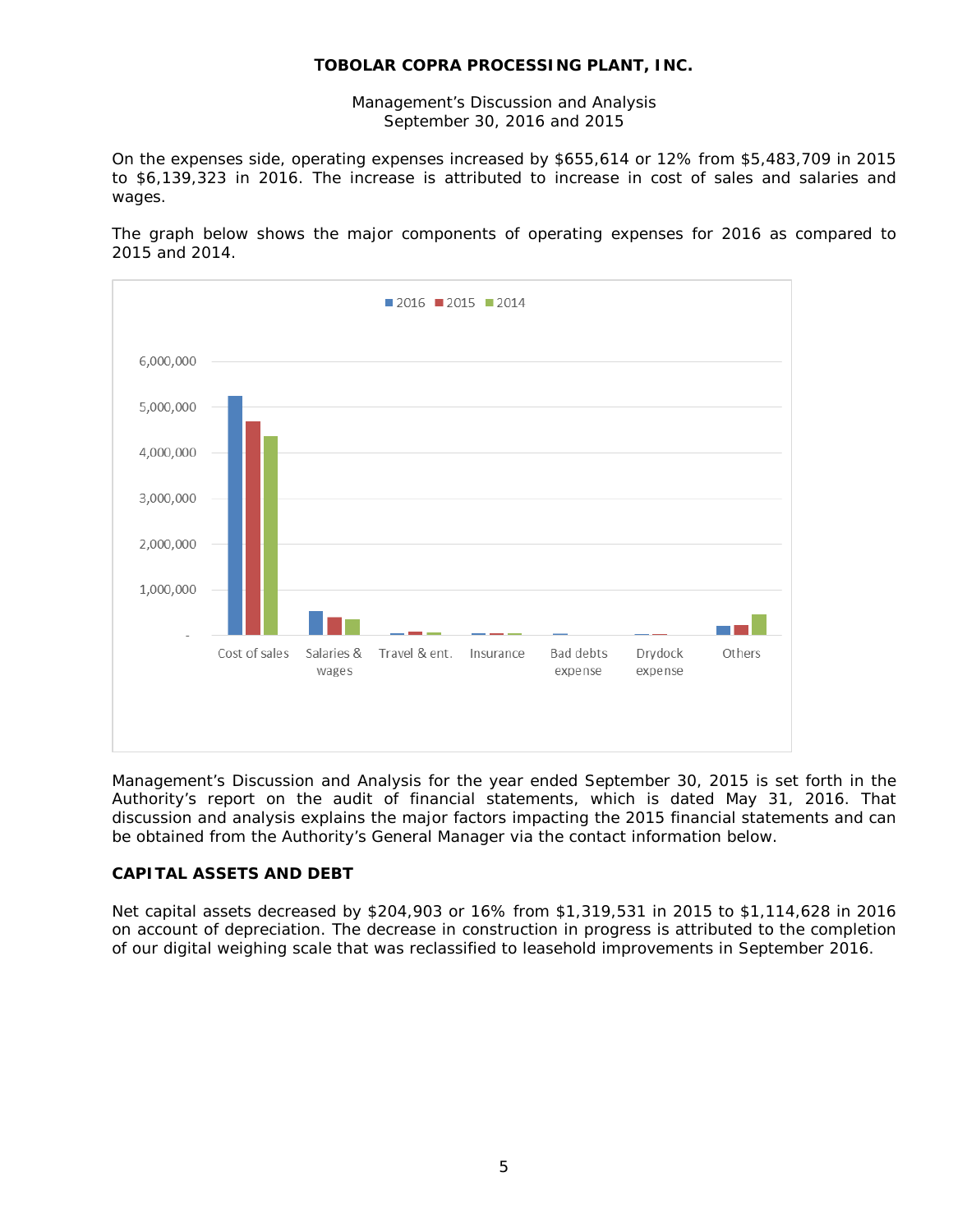# **TOBOLAR COPRA PROCESSING PLANT, INC.**

Management's Discussion and Analysis September 30, 2016 and 2015

|                                      |   | 2016        | 2015        | 2014        |
|--------------------------------------|---|-------------|-------------|-------------|
| Capital assets:                      |   |             |             |             |
| Buildings and leasehold improvements | S | 2,533,738   | \$2,502,598 | \$2,101,777 |
| Equipment                            |   | 3,151,561   | 3,059,194   | 3,032,445   |
| Furniture and fixture                |   | 98,028      | 98,028      | 94,890      |
|                                      |   | 5,783,327   | 5,659,820   | 5,229,112   |
| Less accumulated depreciation        |   | (4,668,699) | (4,366,429) | (4,048,262) |
|                                      |   | 1,114,628   | 1,293,391   | 1,180,850   |
| Construction in progress             |   |             | 26,140      | 245,620     |
|                                      |   | 1,114,628   | 1,319,531   | 1,426,470   |

Please refer to note 4 of the accompanying financial statements for additional information regarding capital assets.

TCPA previously obtained a loan from the Pacific Islands Development Bank of \$300,000 for the purpose of financing certain capital expenditures. In addition, TCPA utilized a bank credit line of \$1,700,000 in 2016 and 2015 for the purpose of funding the purchase of copra from producers. Such balance was converted to a term loan in June 2016 in the amount of \$1,430,000 requiring TCPA a monthly amortization of \$25,500 until fully paid. Please refer to notes 6 and 7 of the accompanying financial statements for additional information regarding TCPA's debt.

#### ECONOMIC FACTOR'S AND NEXT YEAR'S RATES

The following factors were considered in preparing TCPA's budget for fiscal year 2017.

- 1. A rise in revenue is expected from the diversified product like VCO, bio fuel, soap, cooking oil and bottled oil to cover up the unforeseen consistency of the CNO price in the world market.
- 2. Additional revenue will be expected from other diversified products including income from shipping/freight from our Tobolar ships, profit from outer island sales of merchandise and savings in buying fee and stevedoring from use of own vessel.
- 3. An increase in production is expected for cooking oil and bio fuel to be contributed by our new refinery projects.
- 4. REPMAR will maintain the \$3,000,000 copra subsidy to help stabilize the price of copra.
- 5. A contingency plan is being set that if the crude oil price drops to \$650 M/T, copra price needs to be reduced by about \$0.14. We expect that the government subsidy will help offset whatever loss anticipated for the said decrease in price.

#### **ADDITIONAL FINANCIAL INFORMATION**

This discussion and analysis is designed to provide the Authority's customers and other interested parties with an overview of the Authority's financial operations and financial condition. Should the reader have questions regarding the information included in this report or wish to request additional information, please contact the Tobolar Copra Processing Authority General Manager at P.O. Box G, Majuro MH 96960.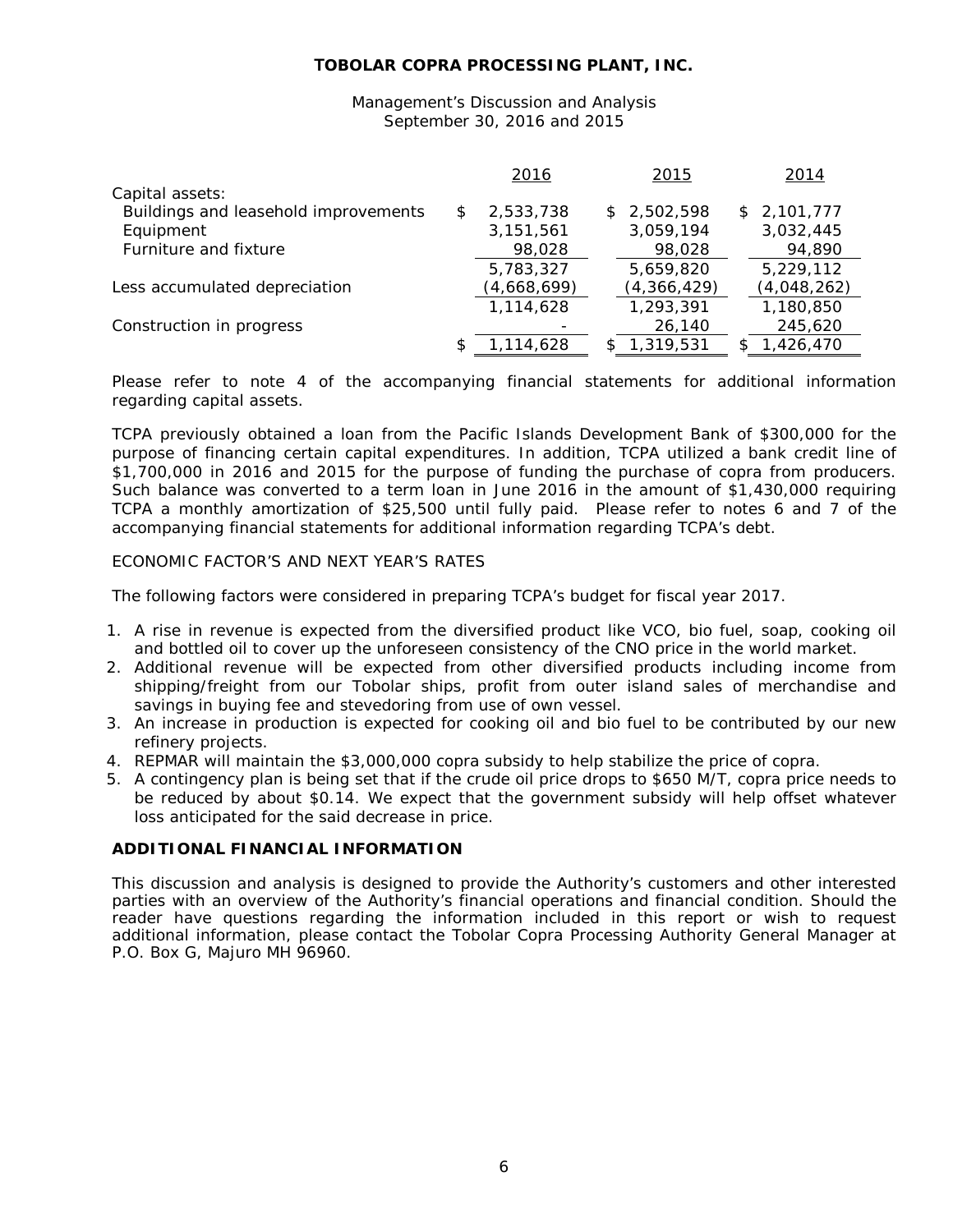# Statements of Net Position September 30, 2016 and 2015

|                                                                                     | 2016                                          | 2015                |
|-------------------------------------------------------------------------------------|-----------------------------------------------|---------------------|
| <u>ASSETS</u>                                                                       |                                               |                     |
| Current assets:                                                                     |                                               |                     |
| Cash and cash equivalents                                                           | \$<br>86,032 \$                               | 4,066               |
| Time certificates of deposit                                                        | 110,848                                       | 106,584             |
| Receivables:                                                                        |                                               |                     |
| Trade                                                                               | 508,293                                       | 390,267             |
| Affiliates<br>Employees                                                             | 92,094<br>53,170                              | 90,670<br>14,111    |
| Advances to suppliers and copra buyers                                              | 145,060                                       | 203,421             |
|                                                                                     | 798,617                                       | 698,469             |
| Allowance for doubtful accounts                                                     | (119,007)                                     | (368, 024)          |
|                                                                                     | 679,610                                       | 330,445             |
| Inventories                                                                         | 798,316                                       | 520,658             |
| Current portion of prepaid drydocking                                               | 26,915                                        | 22,869              |
| Prepayment and deposits                                                             | 3,450                                         | 1,950               |
| Total current assets                                                                | 1,705,171                                     | 986,572             |
| Noncurrent assets:<br>Prepaid drydocking, net of current portion<br>Capital assets: | 22,885                                        | 45,738              |
| Nondepreciable capital assets                                                       |                                               | 26,140              |
| Capital assets, net of accumulated depreciation                                     | 1,114,628                                     | 1,293,391           |
| Total noncurrent assets                                                             | 1,137,513                                     | 1,365,269           |
|                                                                                     | 2,842,684<br>\$                               | 2,351,841           |
|                                                                                     |                                               |                     |
| <b>LIABILITIES AND NET POSITION</b>                                                 |                                               |                     |
| Liabilities:                                                                        |                                               |                     |
| Bank overdraft                                                                      | \$<br>\$                                      | 23,018<br>1,794,327 |
| Short-term borrowings<br>Current portion of long-term debt                          | 214,942                                       | 13,069              |
| Accounts payable                                                                    | 262,654                                       | 295,257             |
| Payable to affiliates                                                               | 354,889                                       | 211,925             |
| Other accrued liabilities                                                           | 64,015                                        | 95,399              |
| <b>Total current liabilities</b>                                                    | 896,500                                       | 2,432,995           |
| Long-term debt, net of current portion                                              | 1,306,840                                     | 268,173             |
| <b>Total liabilities</b>                                                            | 2,203,340                                     | 2,701,168           |
| Commitments and contingencies                                                       |                                               |                     |
| Net position:                                                                       |                                               |                     |
| Net investment in capital assets                                                    | 845,980                                       | 1,038,289           |
| Unrestricted                                                                        | (206, 636)                                    | (1, 387, 616)       |
| Total net position                                                                  | 639,344                                       | (349,327)           |
|                                                                                     | \$<br>2,842,684<br>$\boldsymbol{\mathsf{\$}}$ | 2,351,841           |

See accompanying notes to financial statements.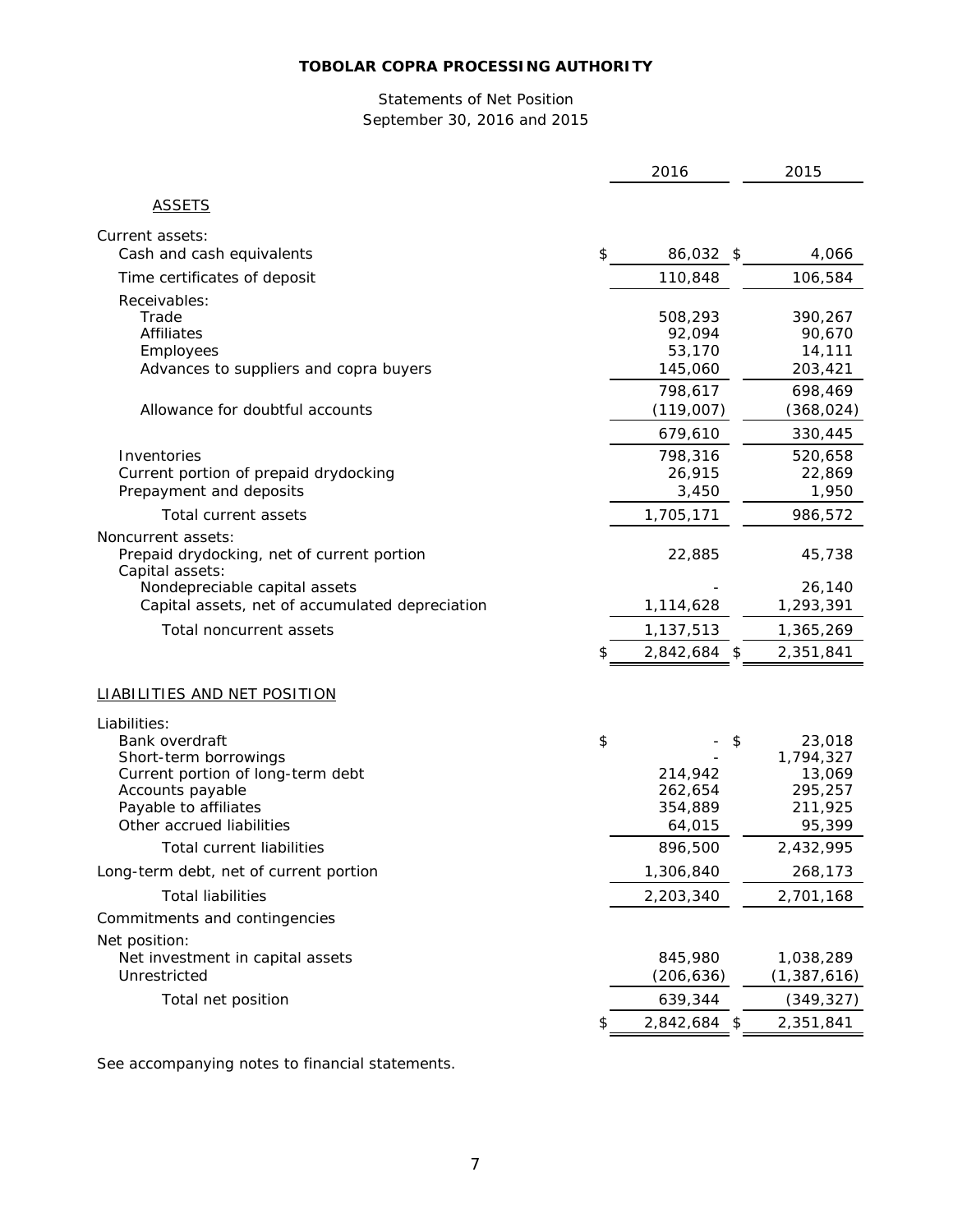# Statements of Revenues, Expenses, and Changes in Net Position Years Ended September 30, 2016 and 2015

|                                                      | 2016               | 2015             |
|------------------------------------------------------|--------------------|------------------|
| Sales                                                | \$<br>3,913,772 \$ | 2,978,691        |
| Less cost of copra products manufactured and sold    | (5, 251, 511)      | (4,699,519)      |
| Gross loss                                           | (1, 337, 739)      | (1,720,828)      |
| General and administrative expenses:                 |                    |                  |
| Salaries and wages                                   | 521,191            | 401,418          |
| Travel and entertainment                             | 54,327             | 85,710           |
| Insurance                                            | 52,590             | 57,389           |
| Bad debts expense                                    | 30,366             |                  |
| Drydock expense                                      | 26,695             | 4,250            |
| Taxes and licenses                                   | 21,071             | 15,566           |
| Rent expense                                         | 19,420             | 13,047           |
| Communications                                       | 18,732             | 22,392           |
| Membership dues and subscriptions<br>Office supplies | 15,954<br>13,900   | 16,163<br>30,908 |
| Management fees                                      | 12,900             | 11,250           |
| Professional fees                                    | 10,761             | 15,767           |
| Repairs and maintenance                              | 6,787              | 21,078           |
| Miscellaneous                                        | 83,118             | 89,252           |
| Total general and administrative expenses            | 887,812            | 784,190          |
| Operating loss                                       | (2, 225, 551)      | (2,505,018)      |
| Nonoperating revenues (expenses):                    |                    |                  |
| Copra subsidies from RepMar                          | 3,352,254          | 1,718,842        |
| Grant                                                | 294                | 1,430            |
| Interest expense                                     | (138, 326)         | (131, 117)       |
| Total nonoperating revenues (expenses), net          | 3,214,222          | 1,589,155        |
| Change in net position                               | 988,671            | (915, 863)       |
| Net position at beginning of year                    | (349, 327)         | 566,536          |
| Net position at end of year                          | 639,344 \$         | (349, 327)       |

See accompanying notes to financial statements.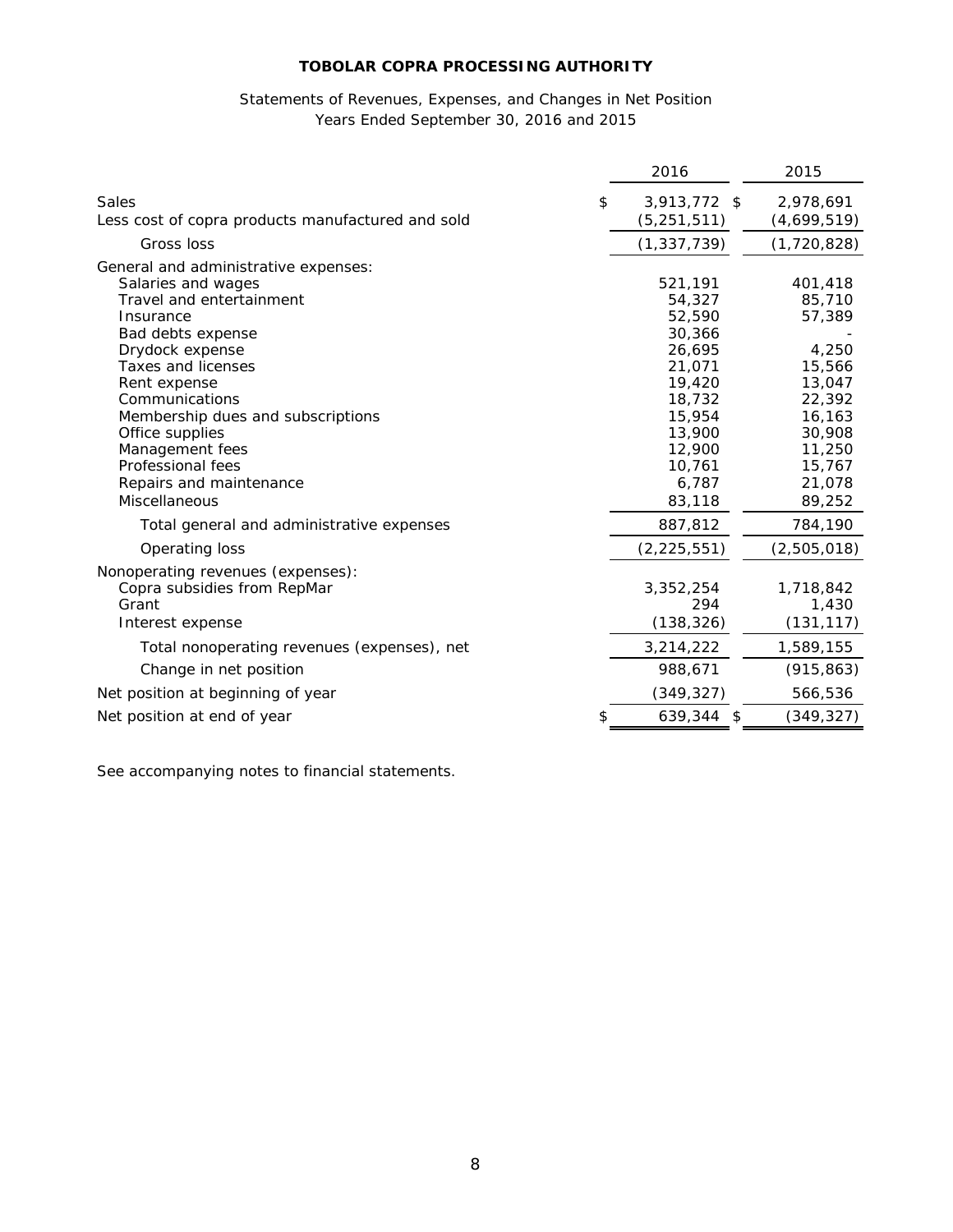# Statements of Cash Flows Years Ended September 30, 2016 and 2015

|                                                                                                                                                                        |      | 2016                                                                 | 2015                                                                 |
|------------------------------------------------------------------------------------------------------------------------------------------------------------------------|------|----------------------------------------------------------------------|----------------------------------------------------------------------|
| Cash flows from operating activities:<br>Cash received from customers<br>Cash payments to suppliers for goods and services<br>Cash payments to employees for services  | \$   | 3,475,880 \$<br>(4,985,081)<br>(916, 099)                            | 2,915,001<br>(4, 278, 137)<br>(806, 613)                             |
| Net cash used for operating activities                                                                                                                                 |      | (2, 425, 300)                                                        | (2, 169, 749)                                                        |
| Cash flows from noncapital financing activities:<br>Copra subsidies received from RepMar<br>Operating grant received                                                   |      | 3,352,254<br>294                                                     | 1,718,842<br>1,430                                                   |
| Net borrowings on (payment of) line of credit<br>Net payment of bank overdraft facility<br>Principal repayment of long-term debt<br>Interest paid                      |      | (364, 327)<br>(23, 018)<br>(176, 866)<br>(153, 818)                  | 794,261<br>(49,085)<br>(97, 816)                                     |
| Net cash provided by noncapital financing activities                                                                                                                   |      | 2,634,519                                                            | 2,367,632                                                            |
| Cash flows from capital and related financing activities:<br>Principal repayment of long-term debt<br>Interest paid on long-term debt<br>Acquisition of capital assets |      | (12, 594)<br>(17, 292)<br>(97, 367)                                  | (7, 926)<br>(25, 446)<br>(211, 228)                                  |
| Net cash used for capital and related financing activities                                                                                                             |      | (127, 253)                                                           | (244, 600)                                                           |
| Net change in cash and cash equivalents                                                                                                                                |      | 81,966                                                               | (46, 717)                                                            |
| Cash and cash equivalents at beginning of year                                                                                                                         |      | 4,066                                                                | 50,783                                                               |
| Cash and cash equivalents at end of year                                                                                                                               | \$   | 86,032 \$                                                            | 4,066                                                                |
| Reconciliation of operating loss to net cash used for operating<br>activities:<br>Operating loss<br>Adjustments to reconcile operating loss to net cash used for       | \$   | $(2, 225, 551)$ \$                                                   | (2,505,018)                                                          |
| operating activities:<br>Depreciation<br>Provision for doubtful debts<br>(Increase) decrease in assets:<br>Receivables:                                                |      | 302,270<br>30,366                                                    | 318,167                                                              |
| Trade<br><b>Affiliates</b><br>Employees<br>Advances to copra suppliers and buyers<br>Inventories<br>Prepayment and deposits<br>Increase (decrease) in liabilities:     |      | (397, 409)<br>(1, 424)<br>(39,059)<br>58,361<br>(277, 658)<br>17,307 | (36, 660)<br>(28,089)<br>1,059<br>(153, 421)<br>309,848<br>(66, 786) |
| Accounts payable<br>Payable to affiliates<br>Other accrued liabilities                                                                                                 |      | (32,603)<br>142,964<br>(2,864)                                       | (25, 163)<br>46,562<br>(30, 248)                                     |
| Net cash used for operating activities                                                                                                                                 |      | $(2, 425, 300)$ \$                                                   | (2, 169, 749)                                                        |
| Summary of noncash financing activities:<br>Refinancing of short-term debt:<br>Long-term debt                                                                          | $\,$ | 1,430,000 \$                                                         |                                                                      |
| Short-term borrowings                                                                                                                                                  |      | (1, 430, 000)                                                        |                                                                      |
|                                                                                                                                                                        | \$   | \$                                                                   |                                                                      |

See accompanying notes to financial statements.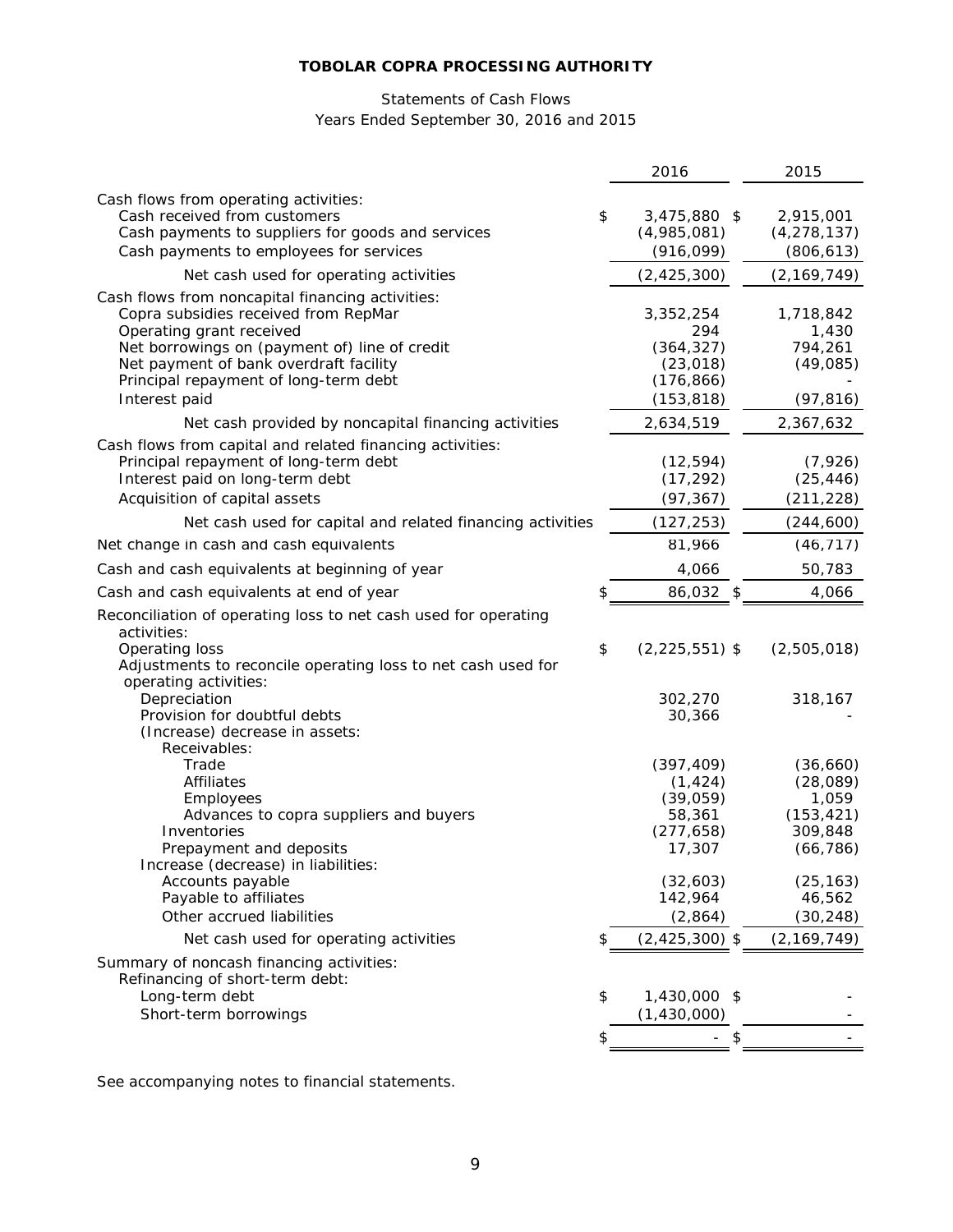Notes to Financial Statements September 30, 2016 and 2015

#### (1) Organization

Tobolar Copra Processing Authority (the Authority), formerly the Tobolar Copra Processing Plant, Inc., was granted a corporate charter on August 13, 1977, under the laws of the Trust Territory of the Pacific Islands, as subsequently adopted by the Republic of the Marshall Islands (RepMar). The Authority was established for the primary purpose of engaging in the production and processing of copra products on Majuro Atoll. The Authority is funded, in part, through operational appropriations from the Nitijela (the RepMar Legislature). The Authority's principal lines of business are copra oil, copra cake and soap products. The principal market for the copra oil and copra cake are companies and farmers located in Australia, Vietnam and the United States. Sales are based on the world market price at the time of sale for the respective products. Soap products are sold primarily to customers in the Marshall Islands. Raw copra is purchased at a price set by the Board of Directors of the Authority (the Board).

The Authority is governed by a seven-member Board of Directors appointed by the Cabinet of RepMar.

The Authority's financial statements are incorporated into the financial statements of RepMar as a component unit.

(2) Summary of Significant Accounting Policies

The accounting policies of the Authority conform to accounting principles generally accepted in the United States of America, as applicable to governmental entities, specifically proprietary funds.

GASB Statement No. 34, *Basic Financial Statements - and Management's Discussion and Analysis - for State and Local Governments*, which was subsequently amended by Statement No. 37, *Basic Financial Statements - and Management's Discussion and Analysis - for State and Local Governments: Omnibus*, and modified by Statement No. 38, *Certain Financial Statement Note Disclosures*, establish financial reporting standards for governmental entities which require that management's discussion and analysis of the financial activities be included with the basic financial statements and notes and modifies certain other financial statement disclosure requirements.

To conform to the requirements of GASB Statement No. 34, equity is presented in the following net position categories:

- Net investment in capital assets; capital assets, net of accumulated depreciation and related debt, plus construction or improvement of those assets.
- Unrestricted; net position that is not subject to externally imposed stipulations. Unrestricted net position may be designated for specific purposes by action of management or the Board of Directors or may otherwise be limited by contractual agreements with outside parties.

# Basis of Accounting

Proprietary funds are accounted for on a flow of economic resources, measurement focus. With this measurement focus, all assets and deferred outflows of resources, and liabilities and deferred inflows of resources associated with the operation of the fund are included in the statements of net position. Proprietary fund operating statements present increases and decreases in net position. The accrual basis of accounting is utilized by proprietary funds. Under this method, revenues are recorded when earned and expenses are recorded at the time liabilities are incurred.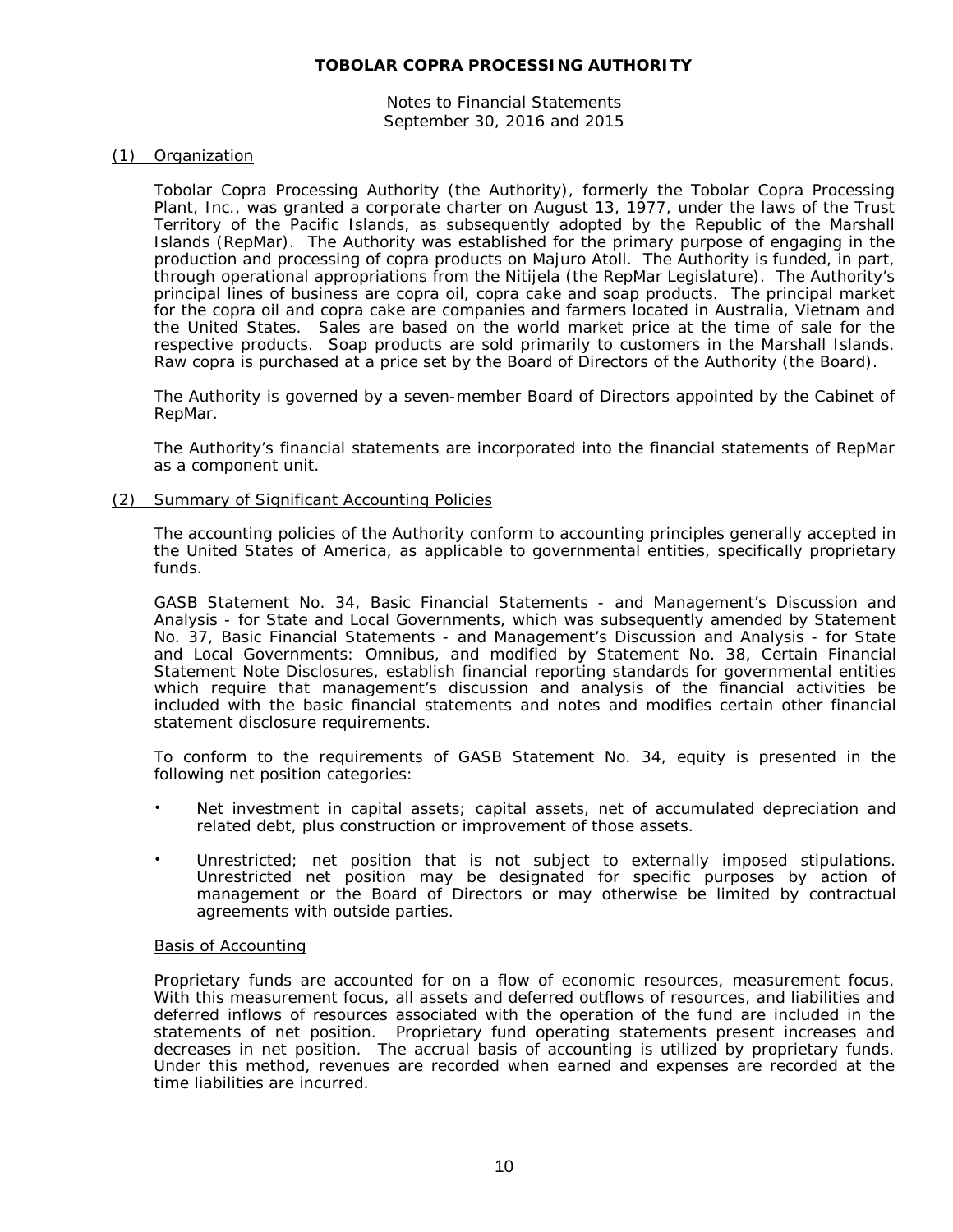Notes to Financial Statements September 30, 2016 and 2015

#### (2) Summary of Significant Accounting Policies, Continued

#### Estimates

The preparation of financial statements in accordance with accounting principles generally accepted in the United States of America requires management to make estimates and assumptions that affect the reported amounts of assets and deferred outflows of resources, liabilities and deferred inflows of resources, and disclosures of contingent assets and liabilities at the date of the financial statements and the reported amounts of revenues and expenses during the reporting period. Actual results could differ from those estimates.

#### Taxes

Corporate profits are not subject to income tax in the Republic of the Marshall Islands. The Government of the Republic of the Marshall Islands imposes a gross receipts tax of 3% on revenues. Pursuant to the Income Tax Act of 1989, as amended, the Authority is specifically exempt from this tax as the Authority is a government-owned copra processing corporation.

#### Cash and Cash Equivalents and Time Certificates of Deposit

Custodial credit risk is the risk that in the event of a bank failure, the Authority's deposits may not be returned to it. Such deposits are not covered by depository insurance and are either uncollateralized or collateralized with securities held by the pledging financial institution or held by the pledging financial institution but not in the depositor-government's name. The Authority does not have a deposit policy for custodial credit risk.

For purposes of the statements of net position and cash flows, cash and cash equivalents is defined as cash on hand and cash held in demand deposits as well as time certificates of deposit with a maturity date within three months of the date acquired. Deposits maintained in time certificates of deposit with original maturity dates greater than three months are separately classified on the statements of net position. As of September 30, 2016 and 2015, the carrying amount of the Authority's cash and cash equivalents was \$196,880 and \$110,650, respectively, and the corresponding bank balance was \$247,078 and \$114,287, respectively. Of the bank balance amount, \$134,989 and \$7,615, respectively, is maintained in one financial institution subject to Federal Deposit Insurance Corporation (FDIC) insurance with \$112,089 and \$106,672, respectively, being maintained in a financial institution not subject to depository insurance. As of September 30, 2016 and 2015, bank deposits in the amount of \$134,989 and \$7,615, respectively, were FDIC insured. The Authority does not require collateralization of its cash deposits; therefore, deposit levels in excess of FDIC insurance coverage are uncollateralized. Accordingly, these deposits are exposed to custodial credit risk.

#### Receivables

All receivables are due from companies and farmers in Australia and Vietnam and copra buyers and others, including employees and affiliates, within the Republic of the Marshall Islands. The allowance for doubtful accounts is stated at an amount which management believes will be adequate to absorb possible losses on accounts receivable that may become uncollectible based on evaluations of the collectability of these accounts and prior collection experience. The allowance is established through a provision for uncollectible receivables charged to expense. Bad debts are written-off against the reserve on the specific Bad debts are written-off against the reserve on the specific identification method.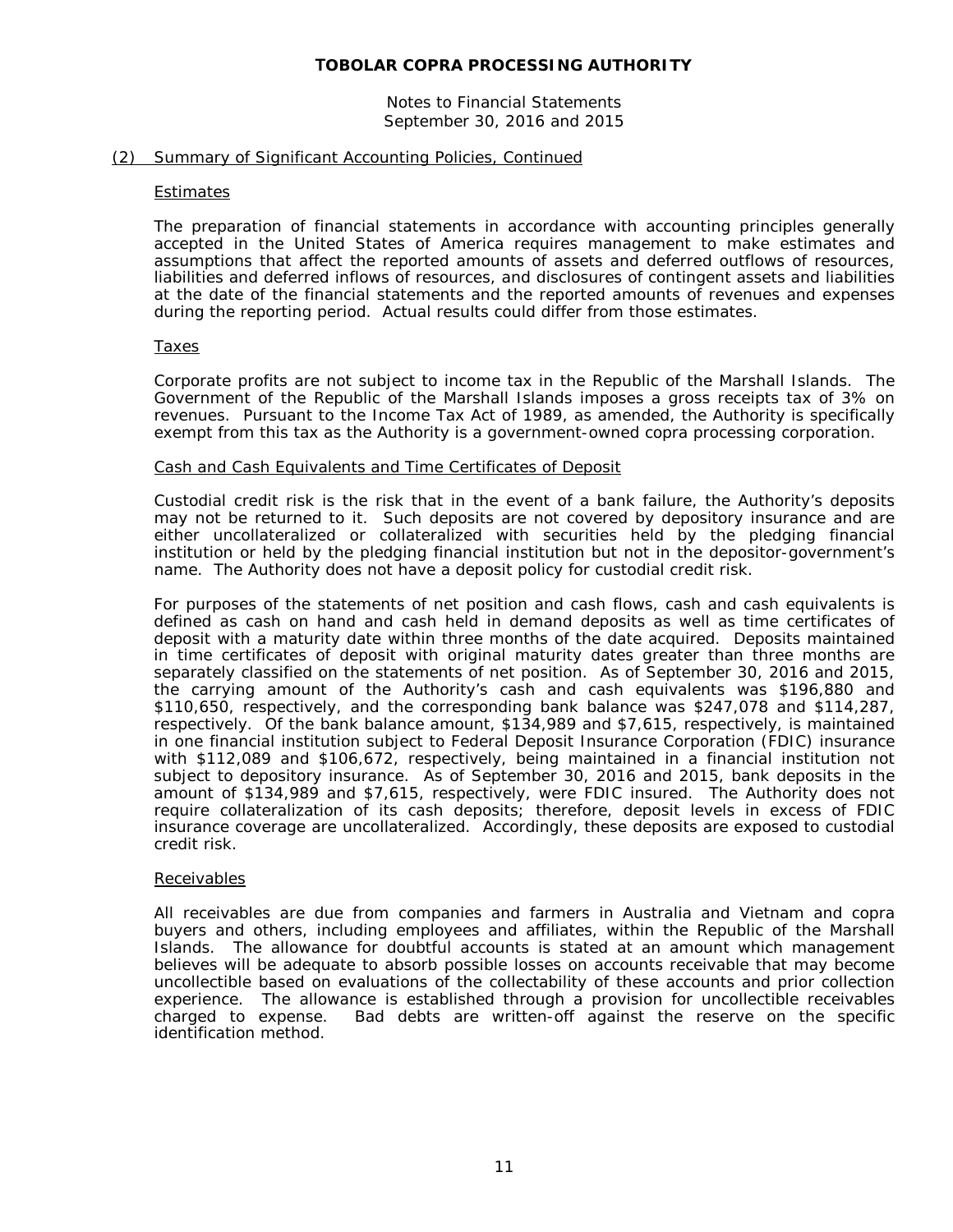Notes to Financial Statements September 30, 2016 and 2015

#### (2) Summary of Significant Accounting Policies, Continued

#### Inventories

Inventories consist of carts, raw copra, copra oil, copra cake, and soap and materials. Carts and raw copra are valued at the lower of cost (first-in, first-out method) or market value. Copra oil, copra cake, and soap and materials are valued at the lower of production cost, which includes raw copra, direct labor and factory overhead, or market (net realizable value).

#### Deferred Dry Dock Expenditures

Dry dock expenditures have been recognized as an asset when the recognition criteria were met. The recognition is made when the dry docking has been performed and is amortized over the period until the next scheduled dry docking, usually two to three years. Any remaining carrying amount of the cost of the previous inspection is derecognized. Ordinary repairs and maintenance expenses are charged to the income statement during the financial period in which they are incurred.

#### Property, Plant and Equipment

Property, plant and equipment with costs that equal or exceed \$1,500 and have an estimated life of more than one year shall be capitalized. Such assets are stated at cost. Depreciation is calculated on the straight-line method based on the estimated useful lives of the respective assets. The estimated useful lives of these assets are as follows:

| Building and improvements | 10 - 20 years |
|---------------------------|---------------|
| Equipment                 | 3 - 20 years  |
| Furniture and fixtures    | 3 - 5 years   |

#### Deferred Outflows of Resources

In addition to assets, the statement of net position will sometimes report a separate section for deferred outflows of resources. This separate financial statement element represents a consumption of net position that applies to a future period and so will not be recognized as an outflow of resources (deduction of net position) until then. The Authority has no items that qualify for reporting in this category.

#### Compensated Absences

Vested or accumulated vacation leave is recorded as an expense and liability as the benefits accrue to employees. No liability is recorded for non-vesting accumulating rights to receive sick pay benefits. As of September 30, 2016 and 2015, an accumulated vacation leave liability of \$34,784 and \$39,389, respectively, is included in the statements of net position within other accrued liabilities.

#### Deferred Inflows of Resources

In addition to liabilities, the statement of net position will sometimes report a separate section for deferred inflows of resources. This separate financial statement element represents an acquisition of net position that applies to a future period and so will not be recognized as an inflow of resources (additions to net position) until then. The Authority has no items that qualify for reporting in this category.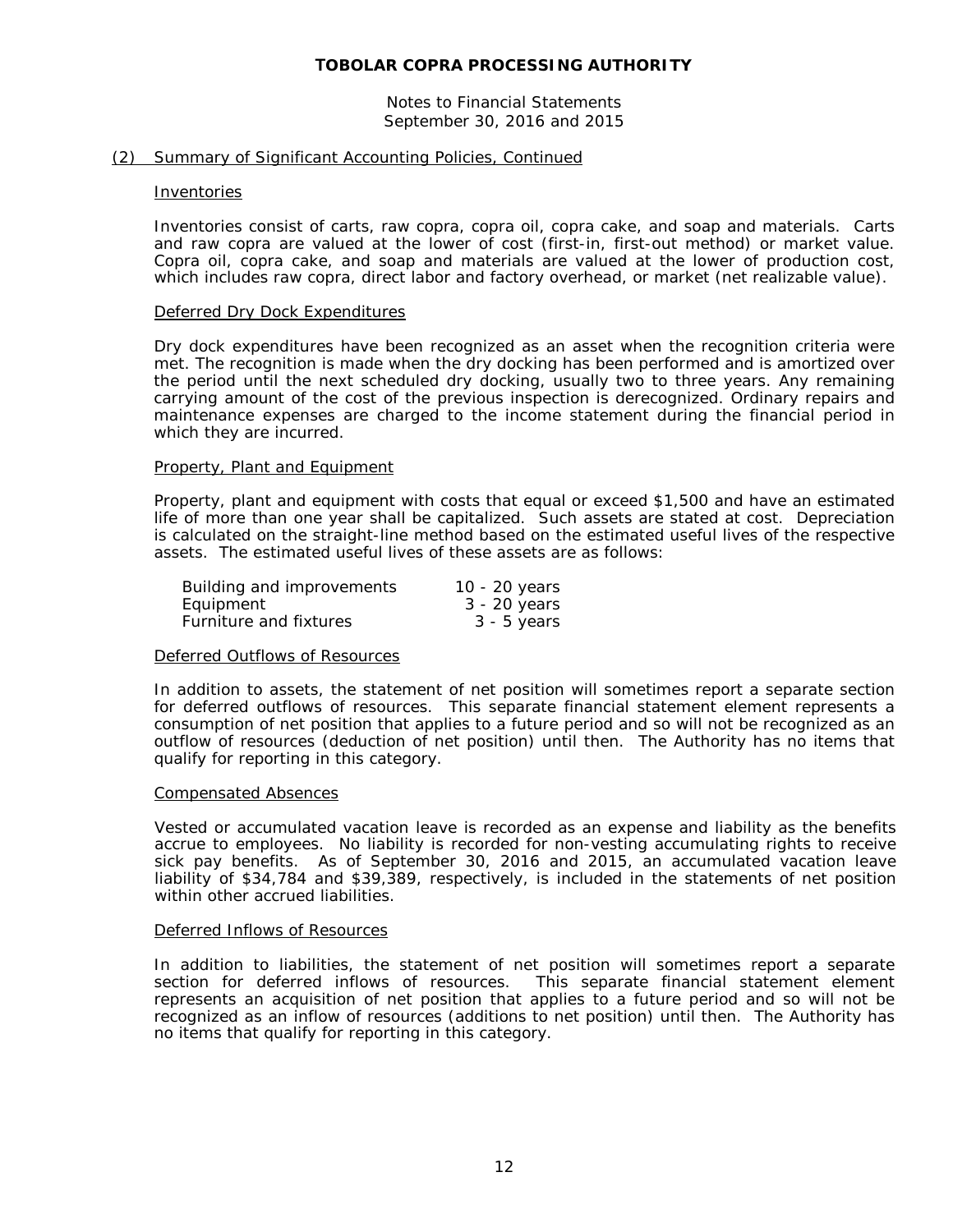Notes to Financial Statements September 30, 2016 and 2015

#### (2) Summary of Significant Accounting Policies, Continued

#### Operating and Nonoperating Revenues and Expenses

Operating revenues and expenses result directly from the production and sale of copra and copra related products. Nonoperating revenues and expenses are generally limited to financing and capital activities, and noncapital contributions from the Republic of the Marshall Islands.

#### Reclassifications

Certain balances in the 2015 financial statements have been reclassified to conform to the 2016 presentation.

#### New Accounting Standards

During the year ended September 30, 2016, the Authority implemented the following pronouncements:

- GASB Statement No. 72, *Fair Value Measurement and Application,* which addresses accounting and financial reporting issues related to fair value measurements and requires entities to expand their fair value disclosures by determining major categories of debt and equity securities within the fair value hierarchy on the basis of the nature and risk of the investment.
- GASB Statement No. 76, *The Hierarchy of Generally Accepted Accounting Principles for State and Local Governments*, which eliminates two of the four categories of authoritative GAAP that exist under the existing hierarchy prescribed by Statement No. 55. The two categories that will remain under the new standard are (1) GASB Statements and (2) GASB technical bulletins and implementation guides in addition to AICPA guidance that the GASB clears.
- GASB Statement No. 79, *Certain External Investment Pools and Pool Participants*, which addresses for certain external investment pools and their participants the accounting and financial reporting implications that result from changes in the regulatory provisions referenced by previous accounting and financial reporting standards. Those provisions were based on the Investment Company Act of 1940, Rule 2a7. Rule 2a7 contains the Securities and Exchange Commission's regulations that apply to money market funds and were significantly amended in 2014.

The implementation of these statements did not have a material effect on the accompanying financial statements.

In June 2015, GASB issued Statement No. 73, *Accounting and Financial Reporting for Pensions and Related Assets That Are Not Within the Scope of GASB Statement No. 68, and Amendments to Certain Provisions of GASB Statements No. 67 and No. 68*, which aligns the reporting requirements for pensions and pension plans not covered in GASB Statements No. 67 and No. 68 with the reporting requirements in Statement No. 68. The provisions in Statement No. 73 are effective for fiscal years beginning after June 15, 2016. Management does not believe that the implementation of this statement will have a material effect on the financial statements.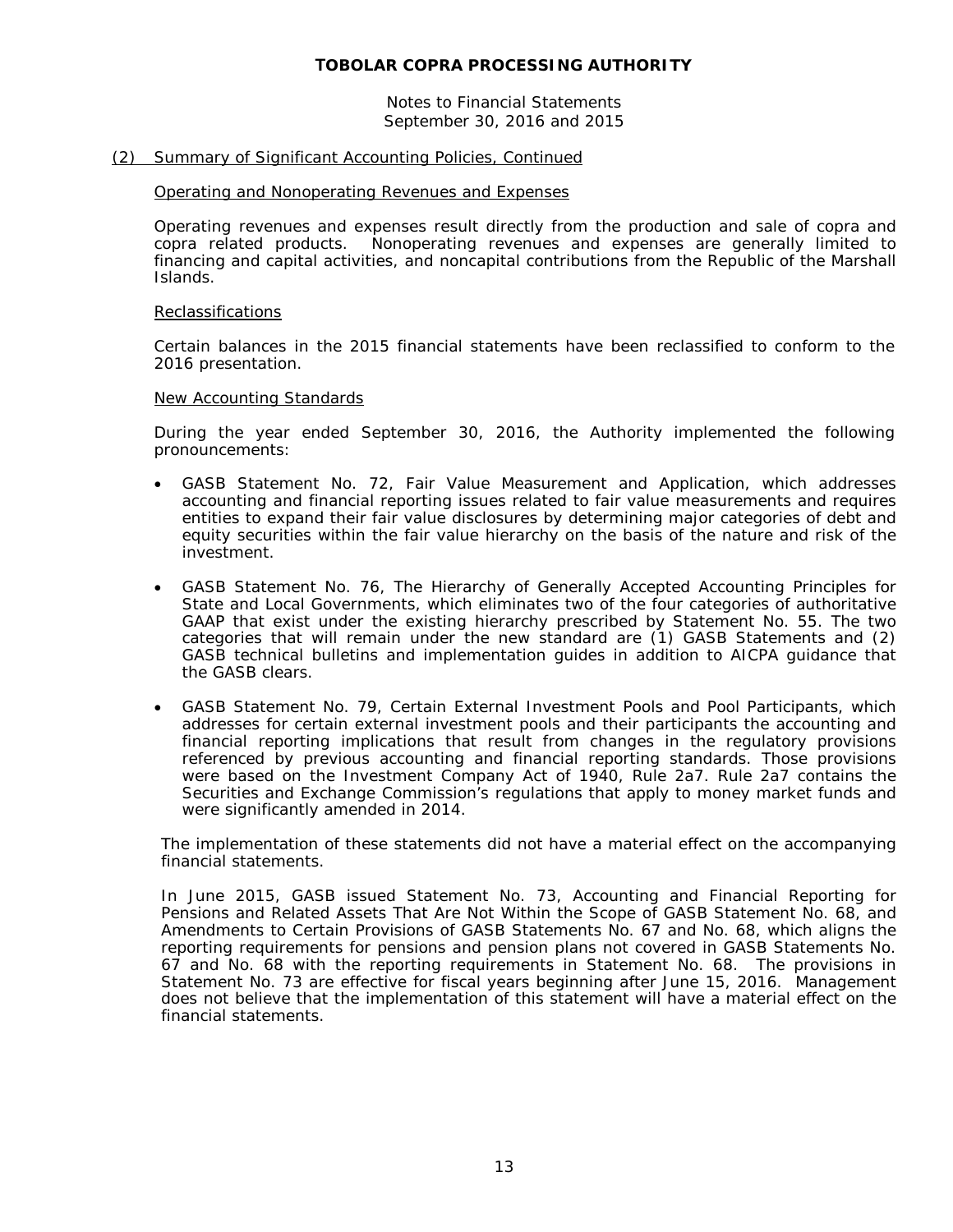Notes to Financial Statements September 30, 2016 and 2015

#### (2) Summary of Significant Accounting Policies, Continued

#### New Accounting Standards, Continued

In June 2015, GASB issued Statement No. 74, *Financial Reporting for Postemployment Benefit Plans Other Than Pension Plans*, which replaces Statements No. 43, *Financial Reporting for Postemployment Benefit Plans Other Than Pension Plans*, as amended, and No. 57, *OPEB Measurements by Agent Employers and Agent Multiple-Employer Plans*, and addresses financial reporting requirements for governments whose employees are provided with postemployment benefits other than pensions (other postemployment benefits or OPEB). The provisions in Statement No. 74 are effective for fiscal years beginning after June 15, 2016. Management does not believe that the implementation of this statement will have a material effect on the financial statements.

In June 2015, GASB issued Statement No. 75, *Accounting and Financial Reporting for Postemployment Benefits Other Than Pensions*, which replaces the requirements of Statements No. 45, *Accounting and Financial Reporting by Employers for Postemployment Benefits Other Than Pensions*, as amended, and No. 57, *OPEB Measurements by Agent Employers and Agent Multiple-Employer Plans*, and provides guidance on reporting by governments that provide OPEB to their employees and for governments that finance OPEB for employees of other governments. The provisions in Statement No. 75 are effective for fiscal years beginning after June 15, 2017. Management does not believe that the implementation of this statement will have a material effect on the financial statements.

In August 2015, GASB issued Statement No. 77, *Tax Abatement Disclosures*, which requires governments that enter into tax abatement agreements to disclose certain information about the agreements. The provisions in Statement No. 77 are effective for fiscal years beginning after December 15, 2015. Management does not believe that the implementation of this statement will have a material effect on the financial statements.

In December 2015, GASB issued Statement No. 78, *Pensions Provided through Certain Multiple-Employer Defined Benefit Pension Plans,* which addresses a practice issue regarding the scope and applicability of Statement No. 68, *Accounting and Financial Reporting for Pensions*. The provisions in Statement No. 78 are effective for fiscal years beginning after December 15, 2015. Management does not believe that the implementation of this statement will have a material effect on the financial statements.

In January 2016, GASB issued Statement No. 80, *Blending Requirements for Certain Component Units - an amendment of GASB Statement No. 14,* which improves financial reporting by clarifying the financial statement presentation requirements for certain component units. The provisions in Statement No. 80 are effective for fiscal years beginning after June 15, 2016. Management does not believe that the implementation of this statement will have a material effect on the financial statements.

In March 2016, GASB issued Statement No. 81, *Irrevocable Split-Interest Agreements,* which improves accounting and financial reporting for irrevocable split-interest agreements by providing recognition and measurement guidance for situations in which a government is a beneficiary of the agreement. The provisions in Statement No. 81 are effective for fiscal years beginning after December 15, 2016. Management does not believe that the implementation of this statement will have a material effect on the financial statements.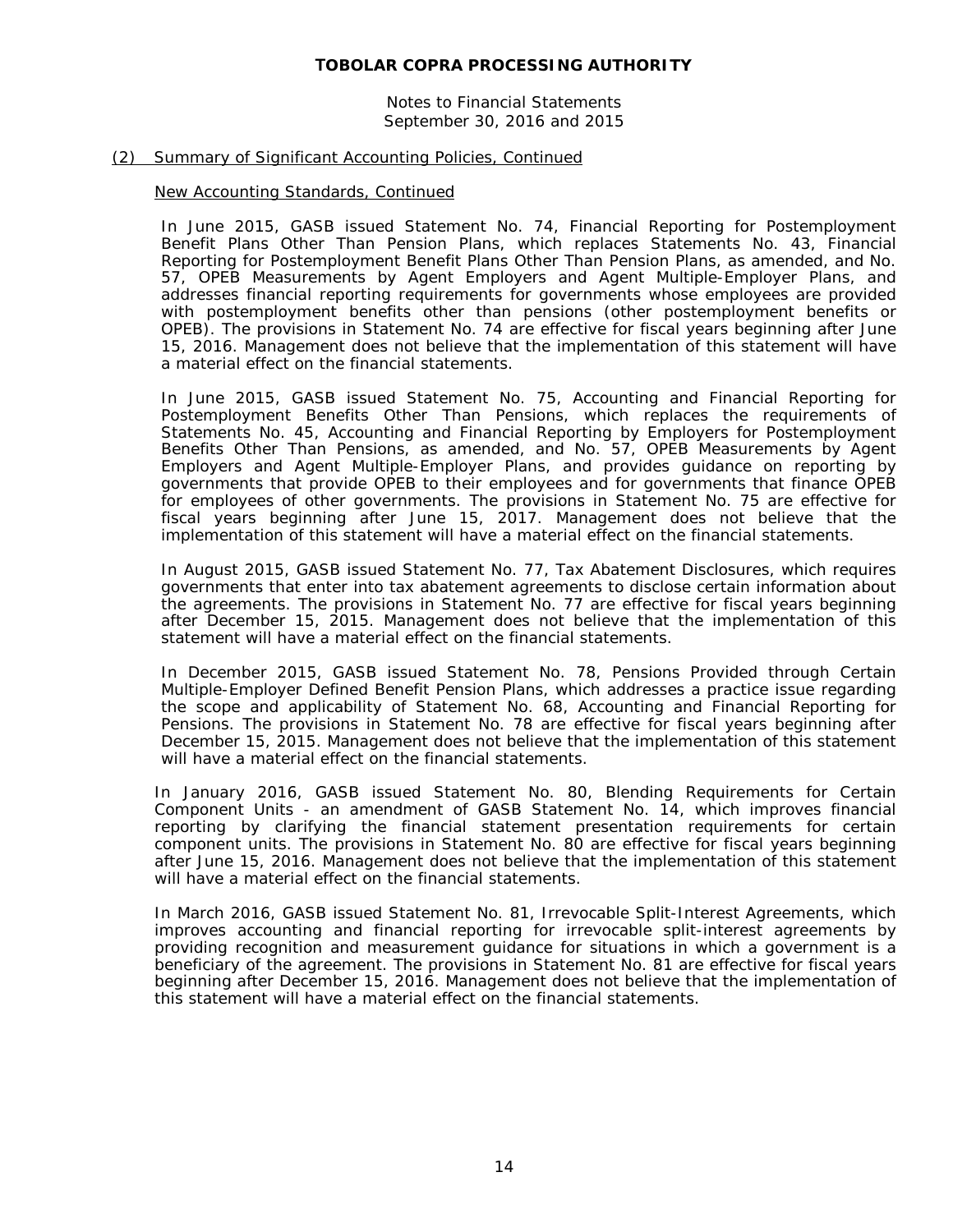#### Notes to Financial Statements September 30, 2016 and 2015

# (2) Summary of Significant Accounting Policies, Continued

#### New Accounting Standards, Continued

In March 2016, GASB issued Statement No. 82, *Pension Issues - an amendment of GASB Statements No. 67, No. 68, and No. 73,* which addresses issues regarding (1) the presentation of payroll-related measures in required supplementary information, (2) the selection of assumptions and the treatment of deviations from the guidance in an Actuarial Standard of Practice for financial reporting purposes, and (3) the classification of payments made by employers to satisfy employee (plan member) contribution requirements. The provisions in Statement No. 82 are effective for fiscal years beginning after June 15, 2016. Management does not believe that the implementation of this statement will have a material effect on the financial statements.

#### (3) Inventories

Inventories at September 30, 2016 and 2015 consist of the following:

|                    | 2016      | 2015      |
|--------------------|-----------|-----------|
| Raw copra          | \$634,088 | \$318,886 |
| Copra oil          | 37.150    | 124,418   |
| Soap and materials | 80,710    | 41,478    |
| Copra cake         | 46,368    | 35,876    |
|                    | \$798,316 | \$520,658 |

#### (4) Capital Assets

Capital asset activity for the years ended September 30, 2016 and 2015 is as follows:

|                                                                  | 2016                                   |                             |               |                                    |  |  |
|------------------------------------------------------------------|----------------------------------------|-----------------------------|---------------|------------------------------------|--|--|
|                                                                  | October 1,<br>2015                     | Additions                   | Reductions    | September 30,<br>2016              |  |  |
| Building and improvements<br>Equipment<br>Furniture and fixtures | 2,502,598<br>S.<br>3.059.194<br>98,028 | 31.140<br>\$<br>92.367      | \$            | \$2,533,738<br>3.151.561<br>98,028 |  |  |
| Less accumulated depreciation $(4,366,429)$                      | 5,659,820                              | 123,507<br><u>(302,270)</u> |               | 5,783,327<br>(4,668,699)           |  |  |
| Construction in progress                                         | 1,293,391<br>26,140                    | (178, 763)<br>5,000         | (31, 140)     | 1,114,628                          |  |  |
|                                                                  | .319.531                               | (173.763)                   | (31.140)<br>S | 114,628                            |  |  |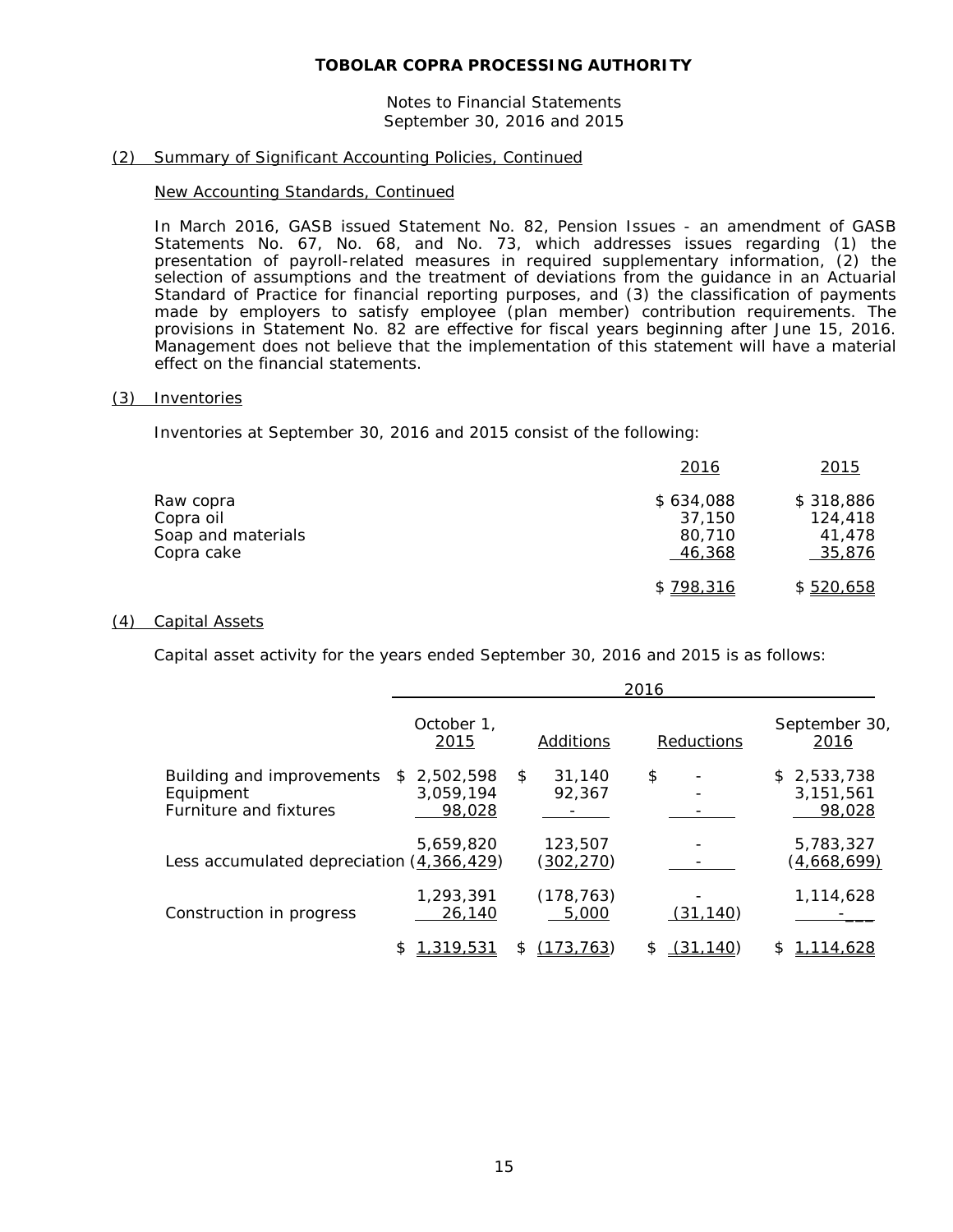Notes to Financial Statements September 30, 2016 and 2015

# (4) Capital Assets, Continued

|                                                                  | 2015                                   |                                   |                  |                                    |  |  |
|------------------------------------------------------------------|----------------------------------------|-----------------------------------|------------------|------------------------------------|--|--|
|                                                                  | October 1.<br>2014                     | Additions                         | Reductions       | September 30,<br>2015              |  |  |
| Building and improvements<br>Equipment<br>Furniture and fixtures | 2.101.777<br>S.<br>3,032,445<br>94,890 | 400.821<br>\$.<br>26.749<br>3,138 | \$               | \$2,502,598<br>3,059,194<br>98,028 |  |  |
| Less accumulated depreciation (4,048,262)                        | 5,229,112                              | 430,708<br>(318, 167)             |                  | 5,659,820<br><u>(4,366,429)</u>    |  |  |
| Construction in progress                                         | 1,180,850<br>245,620                   | 112,541<br>178,928                | (398,408)        | 1,293,391<br>26,140                |  |  |
|                                                                  | 1,426,470                              | <u>291,469</u>                    | <u>(398,408)</u> | <u>1,319,531</u>                   |  |  |

#### (5) Prepaid Drydocking

During the year ended September 30, 2015, the Authority incurred drydock expenses of \$72,857 for the MV Tobolar ship in Fiji, which is to be amortized over 3 years. During the years ended September 30, 2016 and 2015, amortized drydock expenses amounted to \$26,695 and \$4,250, respectively. As of September 30, 2016 and 2015, prepaid drydocking amounted to \$49,800 and \$68,607, respectively.

#### (6) Short-term Debt

In the normal course of operations, the Authority obtains short-term borrowings primarily for the purpose of funding the purchase of raw copra from producers. On October 4, 2013, the Authority obtained a one-year \$1,700,000 bank credit line for the purpose of buying copra, which is collateralized by a general security agreement over all assets of the Authority and a guarantee from RepMar. Notes drawn are subject to interest at 7.5% per annum and are repaid on various maturity dates but not to exceed 180 days from loan drawdown. On October 6, 2014, the bank credit line was renewed for an additional year at the same terms and conditions. On October 5, 2015, the bank credit line expired and was not renewed by the bank. On June 23, 2016, the amount outstanding of \$1,430,000 was refinanced as a term loan.

On September 24, 2015, the Authority obtained an additional short-term borrowing of \$100,000 primarily for the purpose of funding the purchase of raw copra from producers with interest at 7.5% per annum. On October 30, 2015, the Authority paid the short-term borrowing of \$100,000.

Short-term borrowings drawn down and paid during the years ended September 30, 2016 and 2015 are as follows:

|      | Beginning<br><b>Balance</b> | Draws                | <b>Repayments</b> | Ending<br>Balance |
|------|-----------------------------|----------------------|-------------------|-------------------|
| 2016 | \$1.794.327                 | <u>and</u> the state | \$(1.794.327)     | $ -$              |
| 2015 | \$1,000,066                 | \$1,868,000          | \$(1,073,739)     | \$1,794,327       |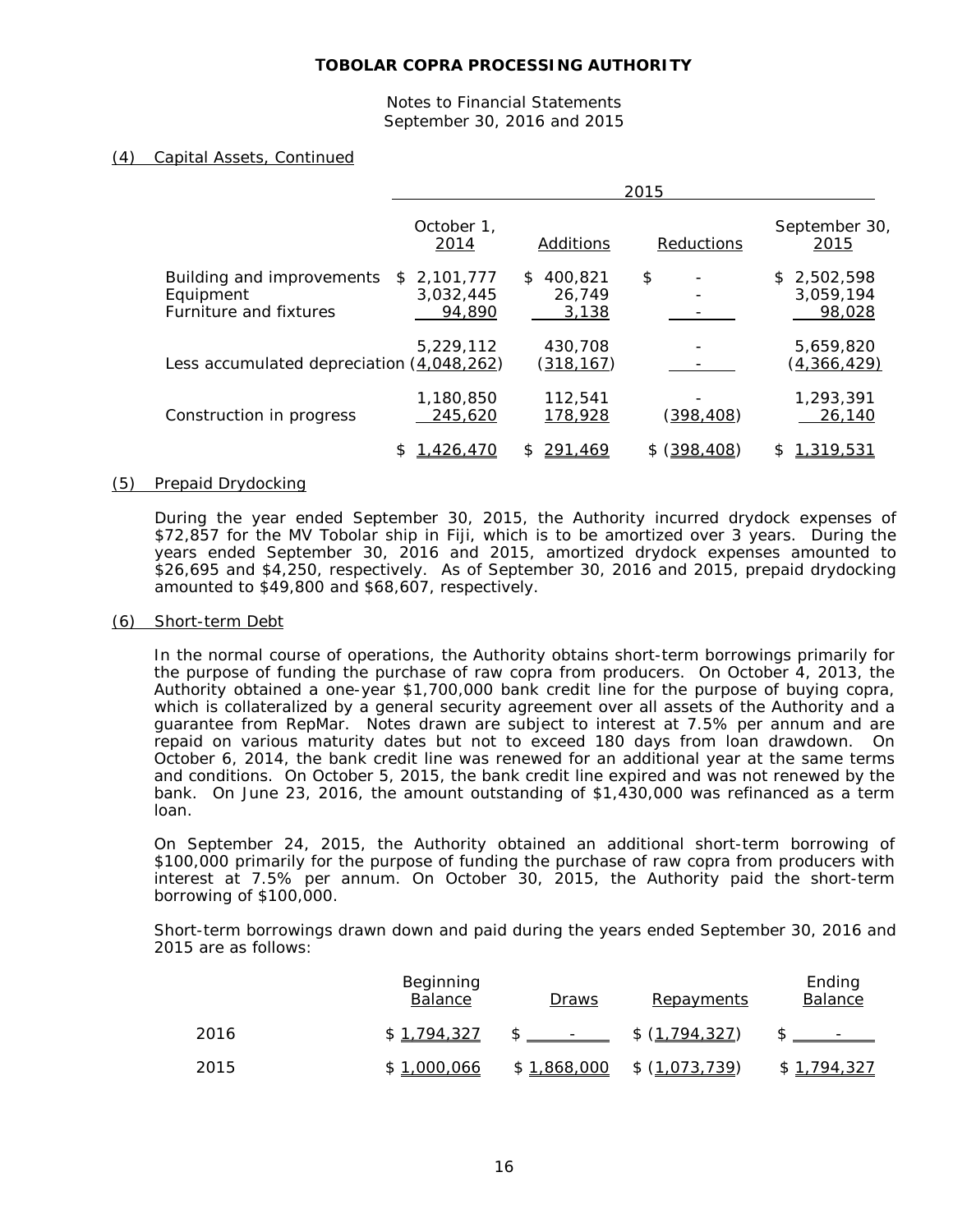Notes to Financial Statements September 30, 2016 and 2015

#### (7) Long-term Debt

Long-term debt at September 30, 2016 and 2015 is as follows:

|                                                                                                                                                                                                                                                                                                                                                                                                                  | 2016            | 2015       |
|------------------------------------------------------------------------------------------------------------------------------------------------------------------------------------------------------------------------------------------------------------------------------------------------------------------------------------------------------------------------------------------------------------------|-----------------|------------|
| Term loan with a bank refinanced from a bank credit line in<br>the amount of \$1,430,000, dated June 23, 2016, interest at<br>8.5% per annum, with principal and interest payable in<br>monthly installments of \$25,500 through June 30, 2022,<br>collateralized by a general security agreement over all assets<br>of the Authority and a guarantee from the Marshall Islands<br>Development Bank.             | $$1,253,134$ \$ |            |
| Loan with the Pacific Islands Development Bank (PIDB), dated<br>August 15, 2013, interest at 7.5% per annum, with principal<br>and interest payable in monthly installments of \$2,781<br>through October 15, 2028, collateralized by a general security<br>agreement over certain assets of the Authority and a<br>guarantee from RepMar. Loan proceeds of \$300,000 were<br>used to fund capital expenditures. | 268.648         | 281,242    |
|                                                                                                                                                                                                                                                                                                                                                                                                                  | \$1,521,782     | \$ 281,242 |

Annual debt service requirements to maturity for principal and interest are as follows:

| Year ending<br>September 30,                                   | Principal                                                                     | Interest                                                                 | Total                                                                          |
|----------------------------------------------------------------|-------------------------------------------------------------------------------|--------------------------------------------------------------------------|--------------------------------------------------------------------------------|
| 2017<br>2018<br>2019<br>2020<br>2021<br>2022-2026<br>2027-2028 | 214,942<br>S<br>240.405<br>261,482<br>215,641<br>234,629<br>287,174<br>67,509 | 124,431<br>S.<br>98,966<br>77,890<br>57,731<br>38,743<br>53,647<br>5,311 | 339,373<br>\$<br>339,371<br>339,372<br>273,372<br>273,372<br>340,821<br>72,820 |
|                                                                | \$1,521,782                                                                   |                                                                          | \$1,978,501                                                                    |

Changes in long-term liabilities for the year ended September 30, 2016, were as follows:

|                | Balance                        |   |           |                   | Balance         |      |            |
|----------------|--------------------------------|---|-----------|-------------------|-----------------|------|------------|
|                | October 1,                     |   |           |                   | September       |      | Due Within |
|                | 2015                           |   | Additions | <b>Reductions</b> | 30, 2016        |      | One Year   |
| Loans payable: |                                |   |           |                   |                 |      |            |
| Bank loan      | \$<br>$\overline{\phantom{a}}$ | S | 1,430,000 | \$<br>(176, 866)  | \$<br>1,253,134 | - \$ | 200,864    |
| PIDB           | 281,242                        |   |           | (12,594)          | 268,648         |      | 14,078     |
|                | 281.242                        |   | .430.000  | (189,460)         | 521.782         |      | 214.942    |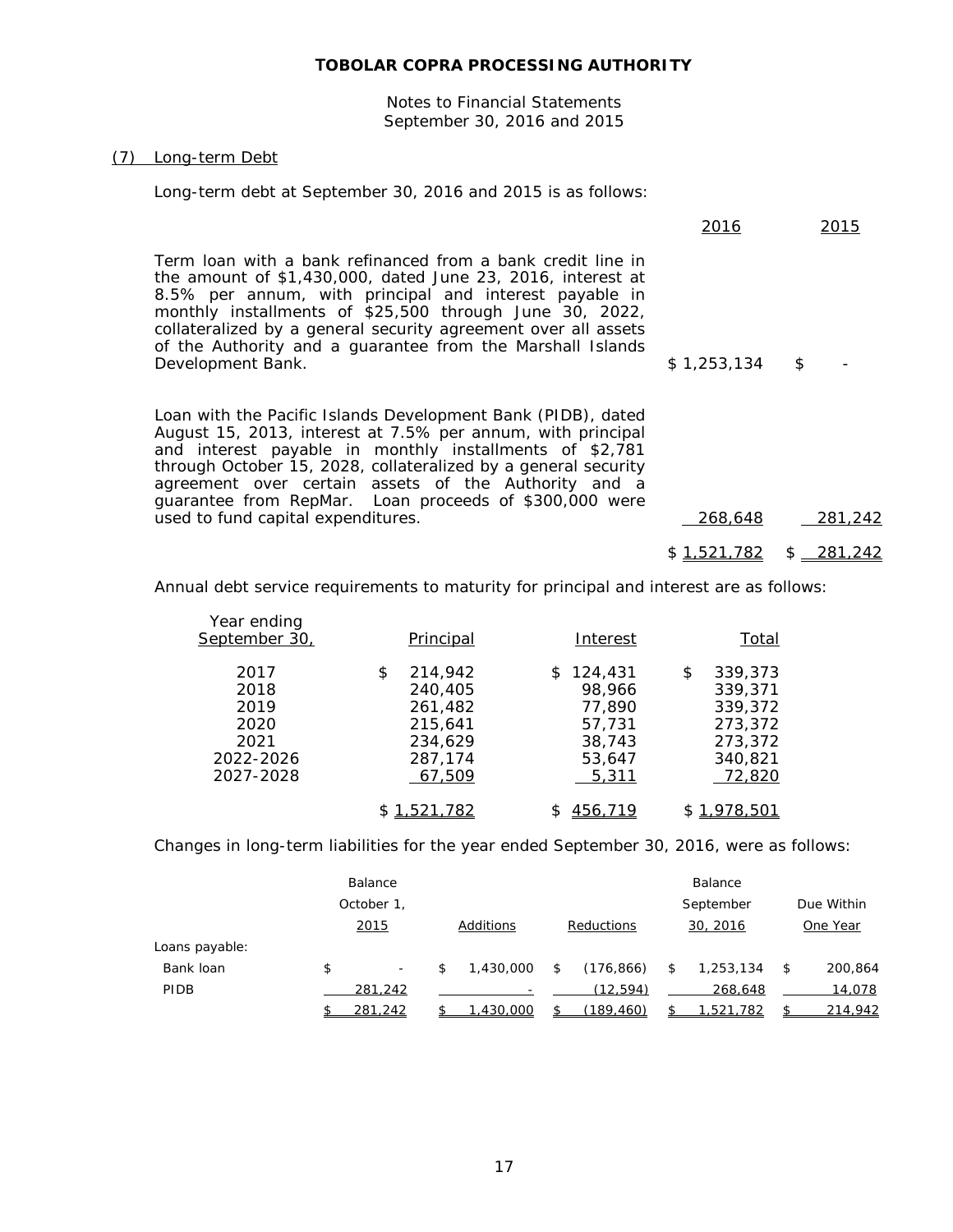Notes to Financial Statements September 30, 2016 and 2015

#### (7) Long-term Debt, Continued

Changes in long-term liabilities for the year ended September 30, 2015, were as follows:

|               | Balance    |           |                   | Balance   |            |  |  |
|---------------|------------|-----------|-------------------|-----------|------------|--|--|
|               | October 1, |           |                   | September | Due Within |  |  |
|               | 2014       | Additions | <b>Reductions</b> | 30, 2015  | One Year   |  |  |
| Loan payable: |            |           |                   |           |            |  |  |
| PIDB          | 289.168    |           | 7.926)            | 281.242   | 13.069     |  |  |

#### (8) Related Party Transactions

The Authority is a component unit of RepMar and is therefore affiliated with all RepMar-owned and affiliated entities, including the Marshall Islands Marine Resources Authority (MIMRA).

During the years ended September 30, 2016 and 2015, the operations of the Authority were funded by appropriations of \$3,352,254 and \$1,718,842, respectively, from the Nitijela of RepMar. A summary of RepMar appropriations by funding source received by the Authority for the years ended September 30, 2016 and 2015 is as follows:

|                            | 2016                                 | 2015    |
|----------------------------|--------------------------------------|---------|
| General Fund<br>ROC Taiwan | $$2,303,890$ $$797,600$<br>1,048,364 | 921,242 |
|                            | $$3,352,254$ $$1,718,842$            |         |

In addition, the Authority has recorded receivables from RepMar at September 30, 2016 and 2015 of \$92,094 and \$90,670, respectively, relating to miscellaneous services provided by the Authority.

In 2013, MIMRA advanced funds to the Authority in the amount of \$100,000 for the purpose of assisting the Authority in funding the purchase of copra. The advance is uncollateralized and non-interest bearing and is due and payable by the Authority from the proceeds of oil sales. As at September 30, 2016 and 2015, the outstanding balance amounted to \$75,000.

The Authority utilizes services from its affiliates at the same rates charged to third parties and at substantially more favorable terms than those afforded to third parties. A summary of additional related party transactions as of September 30, 2016 and 2015, and for the years then ended is as follows:

|                                                                                                                                                                                                                                    | 2016                                                        |                                                      |
|------------------------------------------------------------------------------------------------------------------------------------------------------------------------------------------------------------------------------------|-------------------------------------------------------------|------------------------------------------------------|
|                                                                                                                                                                                                                                    | <b>Expenses</b>                                             | Payables                                             |
| Marshalls Energy Company, Inc.<br>Marshall Islands Shipping Corporation<br>Marshall Islands Social Security Administration<br><b>RMI Ports Authority</b><br>Marshall Islands Marine Resources Authority<br>RepMar<br><b>Others</b> | \$213,196<br>324,738<br>77,023<br>16,388<br>21,072<br>1,272 | 17,971<br>\$<br>237,044<br>19,687<br>75,000<br>5,187 |
|                                                                                                                                                                                                                                    | \$ 653.689                                                  | \$354.889                                            |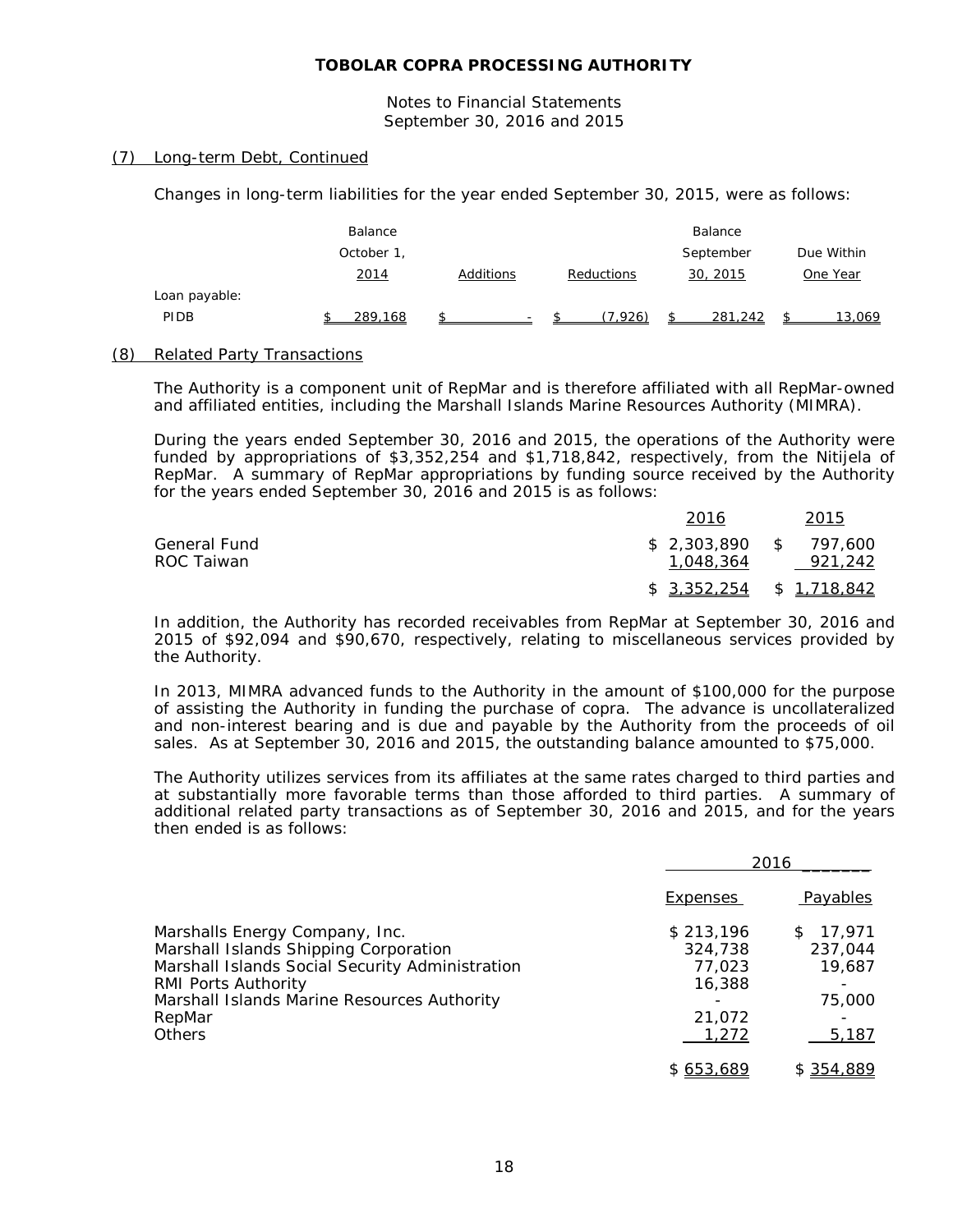Notes to Financial Statements September 30, 2016 and 2015

#### (8) Related Party Transactions, Continued

|                                                 | 2015            |              |
|-------------------------------------------------|-----------------|--------------|
|                                                 | <b>Expenses</b> | Payables     |
| Marshalls Energy Company, Inc.                  | \$192,295       | 23,601<br>\$ |
| Marshall Islands Shipping Corporation           | 275,768         | 77,664       |
| Marshall Islands Social Security Administration | 51,950          | 17,842       |
| RMI Ports Authority                             | 18,283          |              |
| Marshall Islands Marine Resources Authority     | 72              | 75,000       |
| RepMar                                          | 15,562          | 13,986       |
| <b>Others</b>                                   | 2,858           | 3,832        |
|                                                 | \$556,788       | \$211,925    |

#### (9) Risk Management

The Authority is exposed to various risks of loss related to torts; theft of, damage to, and destruction of assets; errors and omissions; injuries to employees; and natural disasters. The Authority has elected to purchase commercial insurance from independent third parties for the risks of loss to which it is exposed. Settled claims from these risks have not exceeded commercial insurance coverage for the past three years.

#### (10) Significant Customers

Approximately 87% and 96% of total sales were earned from two customers during the years ended September 30, 2016 and 2015, respectively.

#### (11) Commitments

On June 5, 2013, the Authority entered into a 25-year ground lease agreement for a portion of Wojale Weto expiring on January 5, 2038. Total future minimum lease payments for subsequent years ending September 30, are as follows:

| Year ending<br>September 30, |              |
|------------------------------|--------------|
| 2017                         | \$<br>13,668 |
| 2018                         | 13,668       |
| 2019                         | 13,668       |
| 2020                         | 13,668       |
| 2021                         | 13,668       |
| 2022 - 2026                  | 68,340       |
| 2027 - 2031                  | 68,340       |
| 2032 - 2036                  | 68,340       |
| 2037 - 2038                  | 13,668       |
|                              |              |

\$ 287,028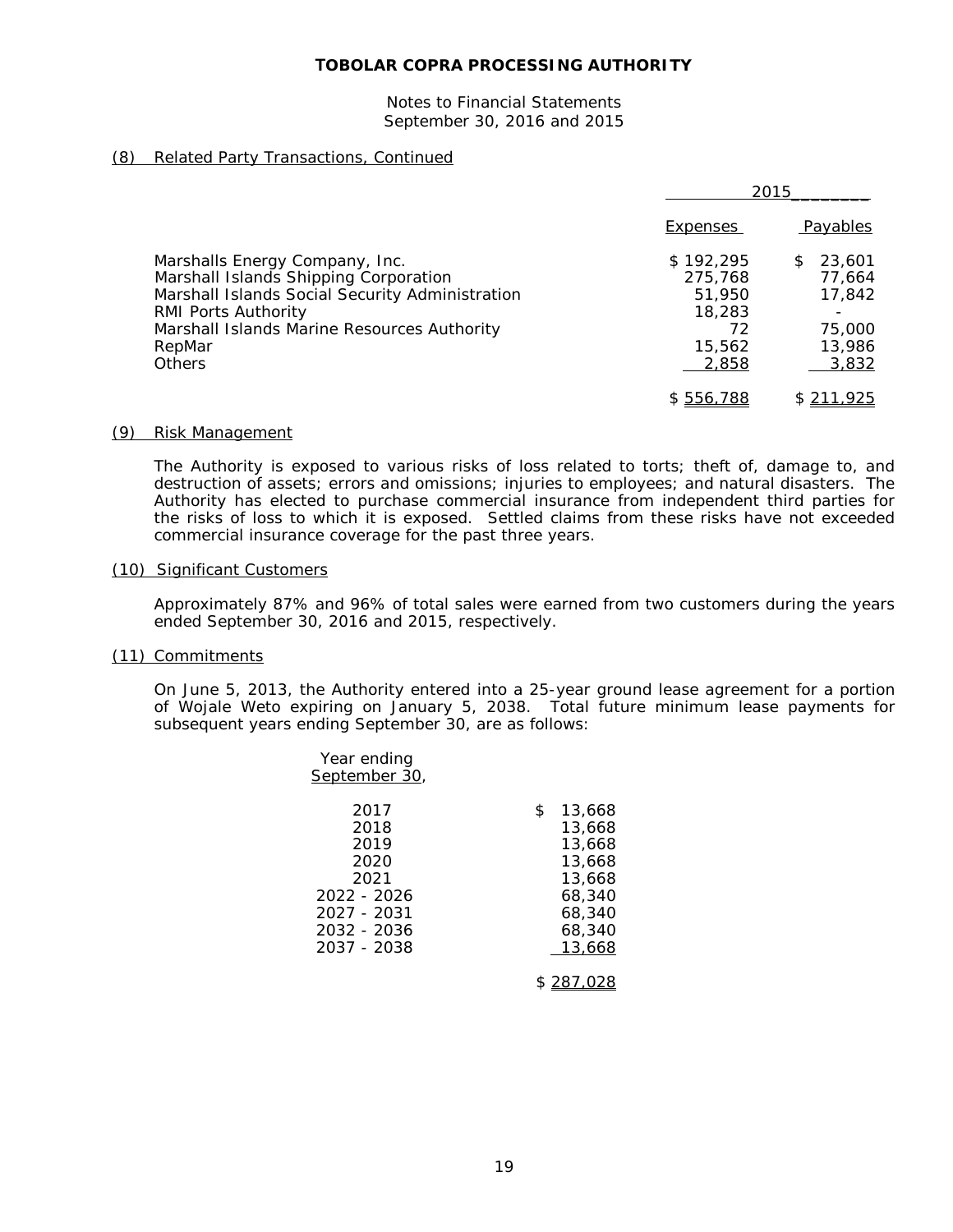Notes to Financial Statements September 30, 2016 and 2015

#### (12) Contingencies

The accompanying financial statements have been prepared in conformity with accounting principles generally accepted in the United States of America, which contemplates the continuation of the Authority as a going concern. During the years ended September 30, 2016 and 2015, the Authority incurred losses from operations of \$2,225,551 and \$2,505,018, respectively. Management acknowledges that it is currently dependent on RepMar for cash funding in order to maintain the Authority as a going concern. Although RepMar has provided funding in the past, the Authority does not have a formal agreement with RepMar to provide funds in the future.

In view of these matters, realization of a major portion of the assets in the accompanying statement of net position at September 30, 2016, is dependent upon continued operations of the Authority, which, in turn, is dependent upon the Authority's ability to produce and process copra products and the success of future operations. Management believes that the continuation of the Authority's operations is dependent upon the future financial support of RepMar. In the event that copra subsidies from RepMar are reduced or eliminated, the Board and management of the Authority will take appropriate action to initiate a reduction in purchase price of copra.

The real property on which the copra processing plant and related facilities are located is leased by the Marshall Islands Development Authority from RepMar. No provision has yet been made for the sublease to the Authority of the real property on which the processing plant is located. No rental payments for the use of the real property or warehouses are anticipated.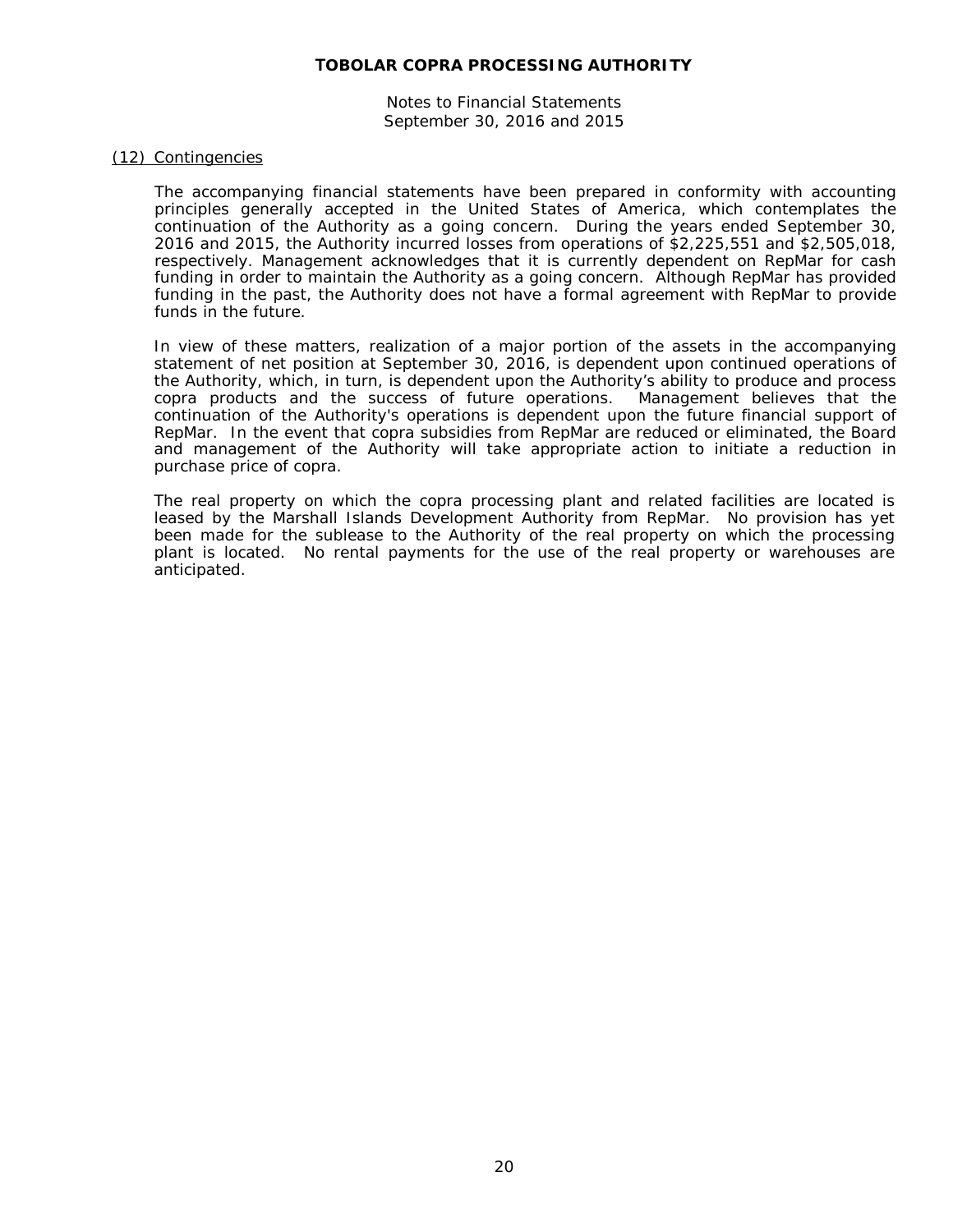

Deloitte & Touche LLP 361 South Marine Corps Drive Tamuning, GU 96913 USA

Tel: +1 (671) 646-3884 Fax: +1 (671) 649-4265

www.deloitte.com

#### **INDEPENDENT AUDITORS' REPORT ON INTERNAL CONTROL OVER FINANCIAL REPORTING AND ON COMPLIANCE AND OTHER MATTERS BASED ON AN AUDIT OF FINANCIAL STATEMENTS PERFORMED IN ACCORDANCE WITH** *GOVERNMENT AUDITING STANDARDS*

Board of Directors Tobolar Copra Processing Authority:

We have audited, in accordance with auditing standards generally accepted in the United States of America and the standards applicable to financial audits contained in *Government Auditing Standards* issued by the Comptroller General of the United States, the financial statements of Tobolar Copra Processing Authority (the Authority), which comprise the statement of net position as of September 30, 2016, and the related statements of revenues, expenses and changes in net position and of cash flows for the year then ended and the related notes to the financial statements, and have issued our report thereon dated June 13, 2017. Our report included an emphasis-of-matter paragraph regarding going concern.

#### **Internal Control Over Financial Reporting**

In planning and performing our audit of the financial statements, we considered the Authority's internal control over financial reporting (internal control) to determine the audit procedures that are appropriate in the circumstances for the purpose of expressing our opinion on the financial statements, but not for the purpose of expressing an opinion on the effectiveness of the Authority's internal control. Accordingly, we do not express an opinion on the effectiveness of the Authority's internal control.

A *deficiency in internal control* exists when the design or operation of a control does not allow management or employees, in the normal course of performing their assigned functions, to prevent, or detect and correct, misstatements on a timely basis. A *material weakness* is a deficiency, or a combination of deficiencies, in internal control such that there is a reasonable possibility that a material misstatement of the entity's financial statements will not be prevented, or detected and corrected on a timely basis. A *significant deficiency* is a deficiency, or a combination of deficiencies, in internal control that is less severe than a material weakness, yet important enough to merit attention by those charged with governance.

Our consideration of internal control was for the limited purpose described in the first paragraph of this section and was not designed to identify all deficiencies in internal control that might be material weaknesses or significant deficiencies and therefore, material weaknesses or significant deficiencies may exist that were not identified. We did identify certain deficiencies in internal control, described in the accompanying Schedule of Findings and Responses as items 2016-002 and 2016-003, that we consider to be material weaknesses.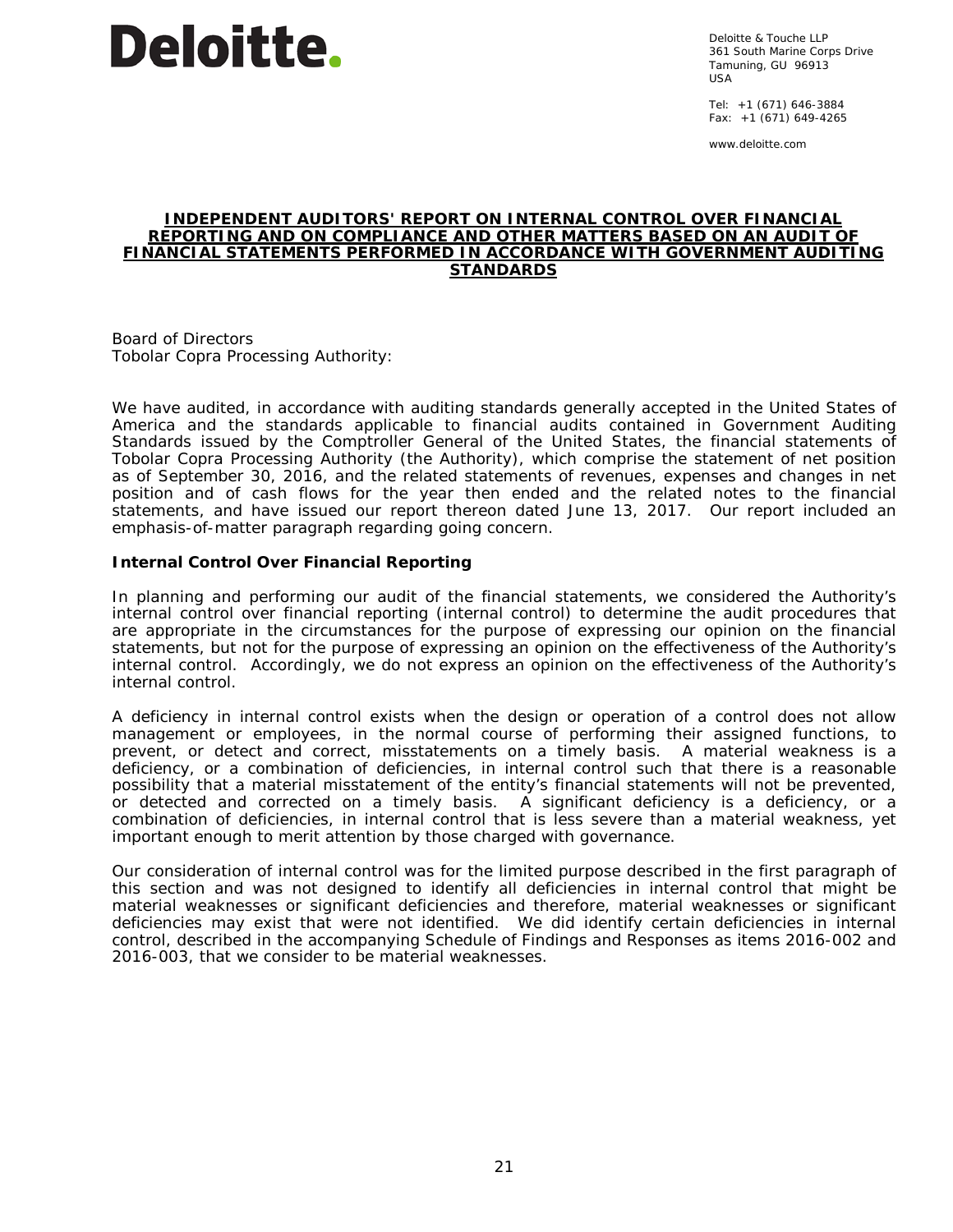# **Deloitte**

# **Compliance and Other Matters**

As part of obtaining reasonable assurance about whether the Authority's financial statements are free from material misstatement, we performed tests of its compliance with certain provisions of laws, regulations, contracts, and grant agreements, noncompliance with which could have a direct and material effect on the determination of financial statement amounts. However, providing an opinion on compliance with those provisions was not an objective of our audit, and accordingly, we do not express such an opinion. The results of our tests disclosed instances of noncompliance or other matters that are required to be reported under *Government Auditing Standards* and which are described in the accompanying Schedule of Findings and Responses as item 2016-001.

# **The Authority's Responses to Findings**

The Authority's responses to the findings identified in our audit are described in the accompanying Schedule of Findings and Responses. The Authority's responses were not subjected to the auditing procedures applied in the audit of the financial statements and, accordingly, we express no opinion on them.

# **Purpose of this Report**

The purpose of this report is solely to describe the scope of our testing of internal control and compliance and the result of that testing, and not to provide an opinion on the effectiveness of the Authority's internal control or on compliance. This report is an integral part of an audit performed in accordance with *Government Auditing Standards* in considering the Authority's internal control and compliance. Accordingly, this communication is not suitable for any other purpose.

loite Nachell

June 13, 2017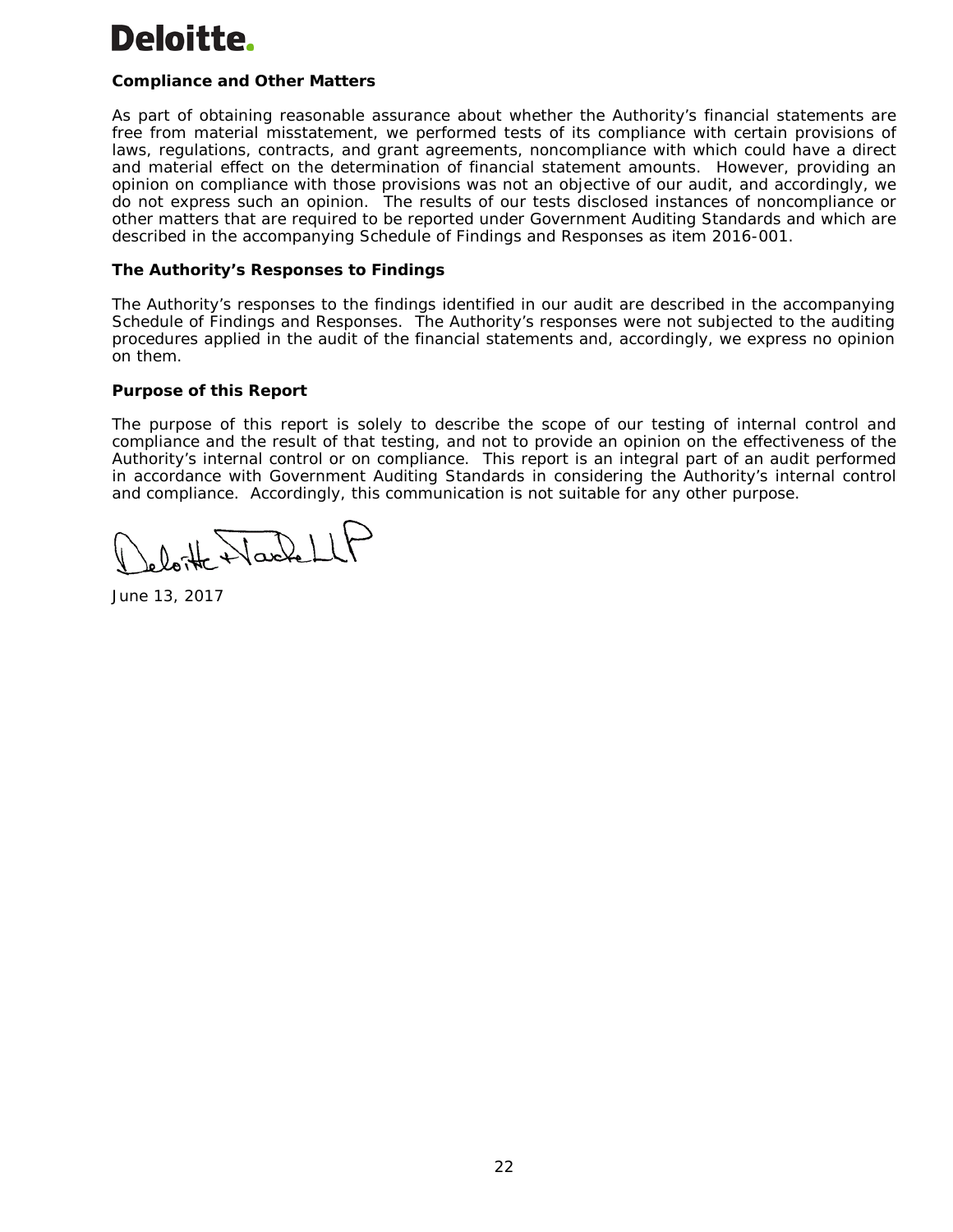Schedule of Findings and Responses Year Ended September 30, 2016

#### Local Noncompliance

#### Finding No. 2016-001

Criteria: RepMar's Procurement Code states the following:

- (a) Section 124 unless otherwise authorized by law, all Government contracts shall be awarded by competitive sealed bidding.
- (b) Section 127 procurement of goods and services not exceeding \$25,000 may be made in accordance with small purchase procedures promulgated by RepMar's Policy Office. Small purchase procedures are those relatively simple and informal methods for securing services, supplies, or other property that do not cost more than \$25,000. RepMar's Ministry of Finance has previously declared that if small purchase procedures are used, price or rate quotations shall be obtained from an adequate number of qualified sources.
- (c) Section 128 a contract may be awarded for a supply, service, or construction item without competition when it is determined in writing that there is only one source for the required supply, service, or construction item.

Condition: RepMar requires that procurement actions of goods and services provide full and open competition and compliance with this provision should be appropriately documented in the procurement files. For the following items, supporting documentation was inadequate to evidence the procurement process:

| <b>Items Description</b>           | Amount | Comment                                                                             |
|------------------------------------|--------|-------------------------------------------------------------------------------------|
|                                    |        | Price quotations from vendors were not<br>available, no competitive bidding process |
| Used generator for MV Tobolar boat |        | $$29,000$   occurred                                                                |

In addition, the following credit card transactions were not evidenced by supporting documents such as quotations, receipts and invoices from the selected supplier:

| <b>Items Description</b>           | Amount | Comment                         |
|------------------------------------|--------|---------------------------------|
| l Credit card for travel in Hawaii |        | \$4,335 Travel related expenses |
| Various credit card charges        |        | \$2,064 Travel related expenses |

Procurement procedures for the above items do not appear to have been followed.

Cause: The cause of the above condition is the lack of adequate internal control policies and procedures requiring documentation of procurement procedures to support compliance with RepMar's Procurement Code.

Effect: The effect of the above condition is noncompliance with RepMar's Procurement Code.

Recommendation: We recommend that management establish adequate internal control policies and procedures to conform to RepMar's Procurement Code.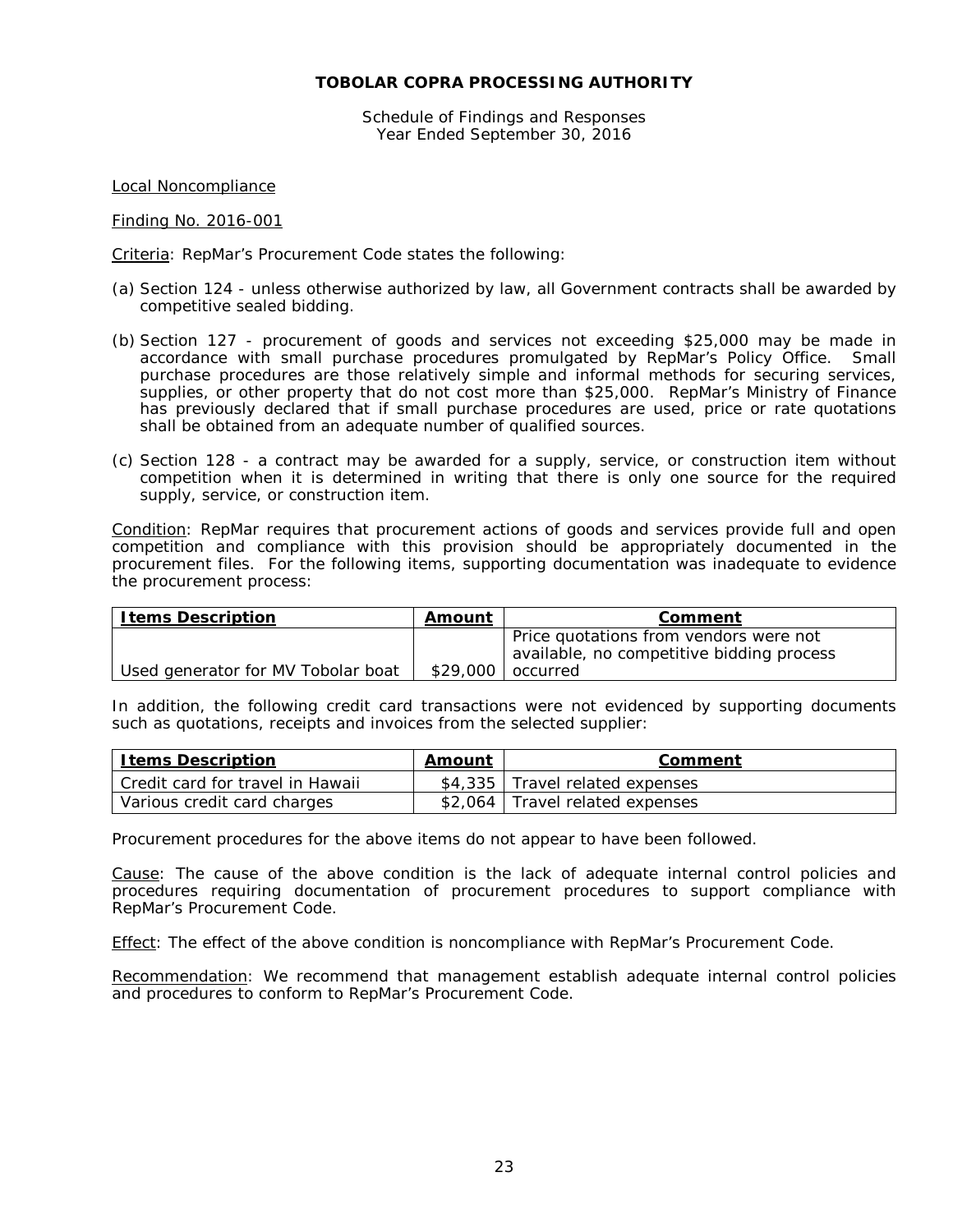Schedule of Findings and Responses, Continued Year Ended September 30, 2016

#### Local Noncompliance, Continued

#### Finding No. 2016-001, Continued

Prior Year Status: The lack of compliance with RepMar's Procurement Code was reported as a finding in the audits of the Authority for fiscal years 2011 through 2015.

Auditee Response and Corrective Action Plan: Management noted the auditor's comments and recommendations however does not entirely agree with the finding because of the following:

Tobolar has always used the RMI Procurement Code as its guideline when procuring any goods or services. From small purchases to bidding out project and major equipment have been made transparent in all past transactions. Only documentation such as a missing award letter or in various events have to do with price quotations were reflected as need to improve.

The FY2016-001 Audit Finding is regarding the acquisition of the generator which is cited to be not conformed with the Procurement Code. The purchase made on the generator was supposed to follow a bid out process that required public announcement, etc. provided the generator cost more than \$25,000.

No objection to the above indication however under section 128 of the RMI Procurement code when emergency arise and is inevitable allowed for emergency procurement as an alternate option. In this section it stated - A contract may be awarded for a supply, service, or construction item without competition when it is determined in writing that there is only one source for the required supply, service, or construction item.

During the time the generator was procured, all government vessels already departed Majuro to cater for the Christmas and New Year field trips. MV Tobolar, who has always been providing supplemental support to the government transport service, was scheduled to depart to cover service required for the central islands however its backup generator was down causing the trip to delay. Due to the urgent need for the vessel to depart immediately, Tobolar has no other solution but to buy the only available generator on islands from Marshall Islands Shipping Corporation that meet the specifications required by MV Vessel.

Management has provided the details and an oral report of the transaction to the Tobolar Board of Directors. The Board approved the sole source in its board meeting on May 31, 2017. Subsequently, the Board approved a board resolution that reflected the board's decision to adopt the RMI Procurement Code and its reaffirmation of its approval of the sole source. The Board Resolution 2017-001 is attached to serve as supplemental response to this finding.

For the credit card transactions specifically the online purchase of airline tickets. The Management always goes on a trip with the Minister, the tendency is we cannot make the process of canvassing, which airline has the lowest price because we always accompany Minister's booked flight. Nevertheless, management shall provide additional justification, whether a written note or other essential supporting documents, to the auditor upon request.

Auditor Response: We reiterate our recommendation that management establish adequate internal control policies and procedures to conform to RepMar's Procurement Code. With respect to emergency procurement, the Procurement Code allows for such when there exists a threat to public health, welfare, or safety under emergency conditions.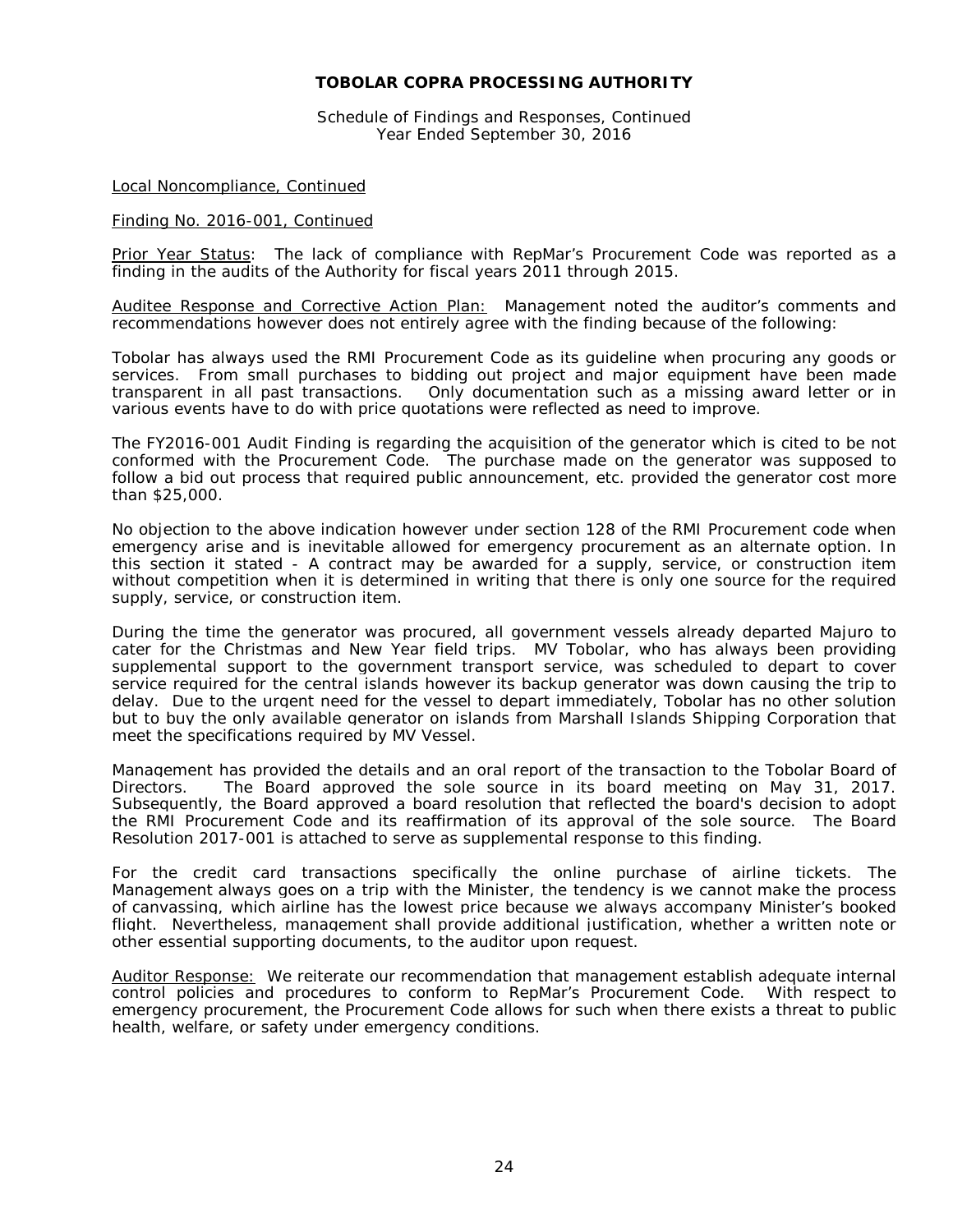Schedule of Findings and Responses, Continued Year Ended September 30, 2016

#### Accounts Payables

#### Finding No. 2016-002

Criteria: Accounts payable balances should be reconciled against the subsidiary ledger (SL) and vendor statements. Timely reconciliations of recorded payables and its SL against vendor statements should occur throughout the year.

Condition: As of September 30, 2016, TCPA recorded \$115,926 in unidentified dummy accounts from prior year balances. Of seven payables tested, one reflected a difference in the confirmed outstanding balance but related invoices from prior year were missing. Another supplier balance could not be validated since invoices from prior years were missing.

Cause: The cause of the above condition is due to a lack of monitoring invoices and payments against vendor statements throughout the year and a lack of policies and procedures requiring period account reconciliation.

Effect: The effect of the above condition is possible misstatements of accounts payable and accrued liabilities may not be timely detected. The non-accrual of expenses was corrected through proposed audit adjustments.

Recommendation: We recommend that management establish policies and procedures requiring periodic review and reconciliation of accounts payable minimize the existence of unidentified, dummy accounts and long outstanding payables.

Prior Year Status: The lack of internal control over accounts payable reconciliations was reported as a finding in the audits of the Authority for fiscal years 2014 and 2015.

Auditee Response and Corrective Action Plan: The Management acknowledges the auditor's recommendation and will continue to have a regular reconciliation of accounts payable until the dummies will be eliminated and identified accordingly to its rightful classification.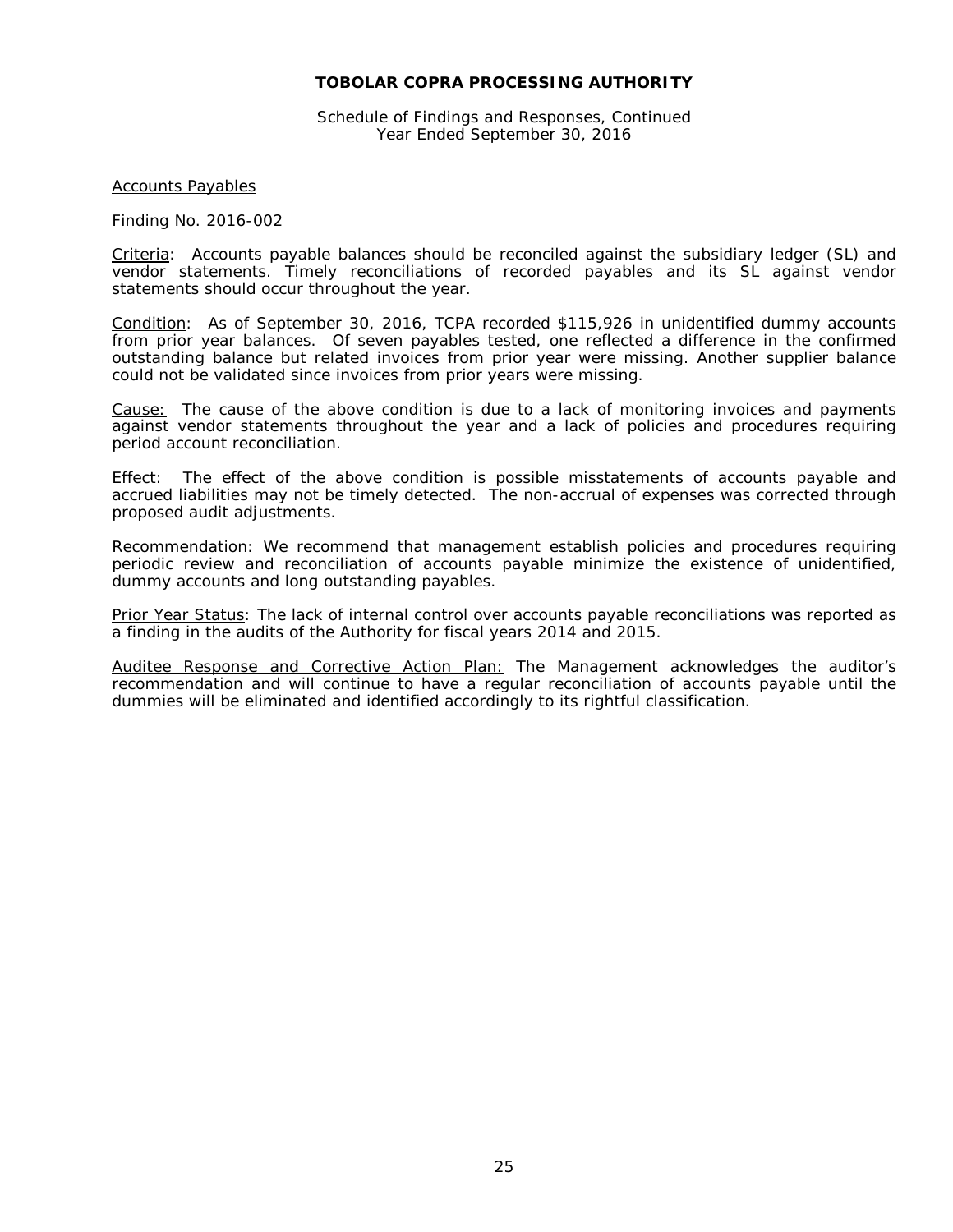Schedule of Findings and Responses, Continued Year Ended September 30, 2016

#### Cost of Goods Sold

#### Finding No. 2016-003

Criteria: Adequate internal control policies and procedures should be established requiring that cost of goods sold be accurately supported, identified, recorded, and paid.

Condition: Of sixty cost of goods sold items tested, the following variances in copra purchase summary reports were noted:

| No. | Check $#$ | Check<br>Amount | Cash<br>Returned | Unreturned<br>Cash | <b>GL Account</b>    |
|-----|-----------|-----------------|------------------|--------------------|----------------------|
|     |           |                 |                  |                    |                      |
| 1   | 848       | \$<br>95,000    | \$<br>2.092      | \$<br>$\Omega$     | N/A                  |
| 2   | 8564/7646 | 104,900         | 2,075            | 41                 | <b>Miscellaneous</b> |
| 3   | 28723     | 100,000         | 901              | 1,535              | <b>Miscellaneous</b> |
| 4   | 881       | 100,000         | 84               | 1,225              | AR employee          |
| 5   | 29878     | 35,000          | 276              | 408                | AR employee          |
| 6   | 28630     | 25,000          | 506              | 870                | Miscellaneous        |
| 7   | 28648     | 15,000          | 9.122            | 710                | Miscellaenous        |
| 8   | 29763     | 56,616          |                  | 100                | <b>Miscellaneous</b> |
| 10  | 28674     | 50,000          | 4,226            | 364                | AR employee          |
|     |           |                 |                  |                    |                      |
|     |           | \$585.516       | \$19,282         | \$5,253            |                      |

Of the total cash shortages (\$5,253), \$3,256 was recorded as miscellaneous expense and \$1,997 was charged to employee receivables. Cash returned was verified against deposit slips, but some were deposited within an average of 2 to 3 days after receipt. Daily collection reports did not contain signatures evidencing that independent review took place. Also, certain copra purchase reports did not contain signatures evidencing that independent review occurred.

Cause: The cause of the above condition is the lack of established policies and procedures that require that cost of goods sold be accurately supported, identified, recorded and paid.

Effect: The effect of the above condition is a possible misstatement of cost of goods sold and an increased risk of fraud or cash theft.

Recommendation: We recommend management establish policies and procedures requiring that all cash returned be deposited within the next banking day and validated deposit slips together with cash receipts be arranged and be kept in file. In addition, management should implement internal control over unreturned cash/cash shortages and ensure policies are applied throughout the process to minimize risk of fraud. Furthermore, we recommend that the Authority require review of the classification of cost of goods sold.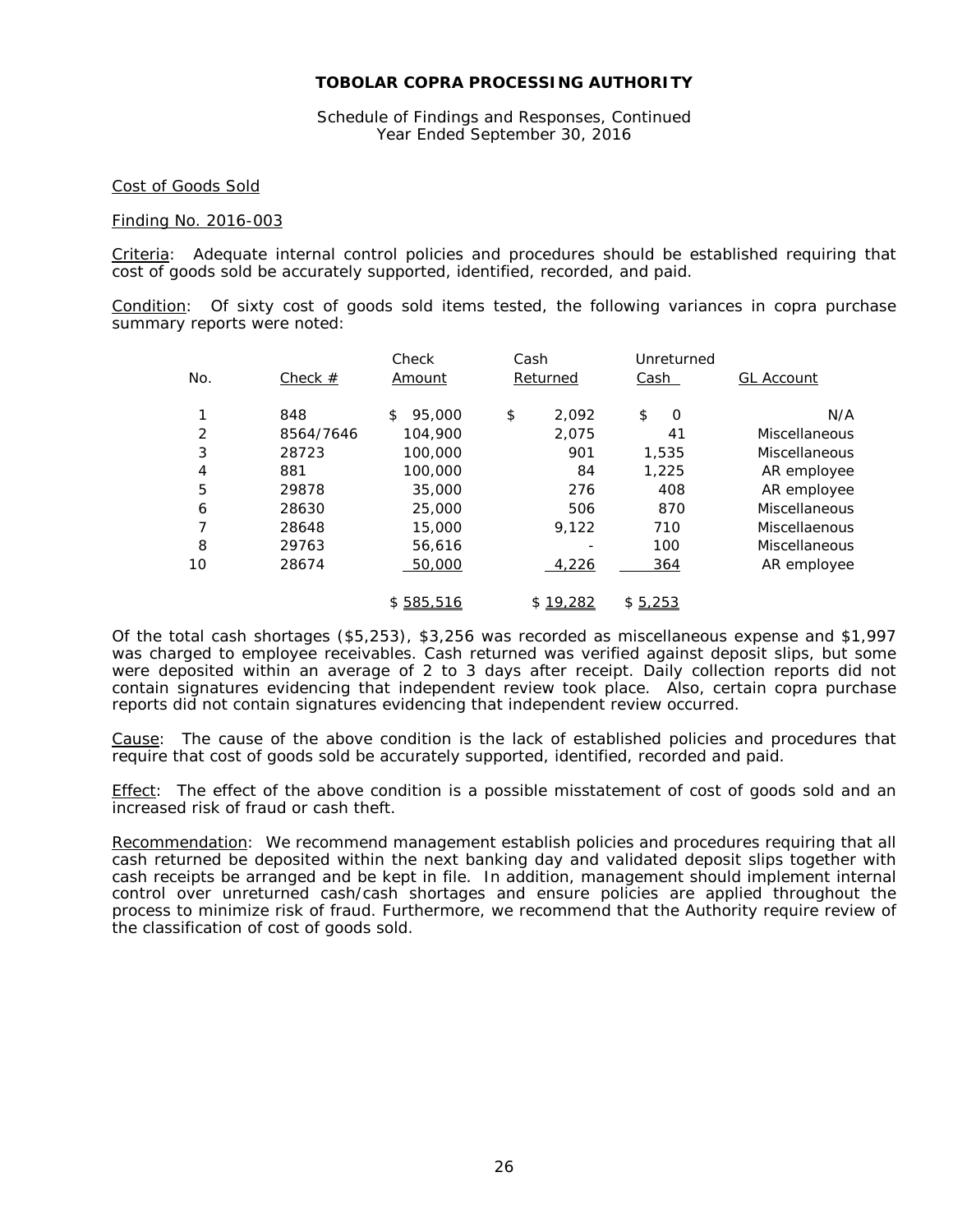Schedule of Findings and Responses, Continued Year Ended September 30, 2016

#### Cost of Goods Sold

#### Finding No. 2016-003, Continued

Prior Year Status: The lack of internal control over cost of goods sold was reported as a finding in the audits of the Authority for fiscal years 2014 and 2015.

Auditee Response and Corrective Action Plan: We acknowledge the auditor's recommendation. The management will continue and strictly implement the proper and complete documentation to support the recorded transactions specifically those pertaining to expenses and cost of goods sold to improve the situation.

For the daily cash collection and sales, also the returned cash from the outer islands boat trip, Management will ensure that it will be deposited on the next banking day with validated deposit slips and to be maintained on file together with the required documents such as official receipts and the like. On the cash shortage it has been a practice to let the personnel be accountable for it.